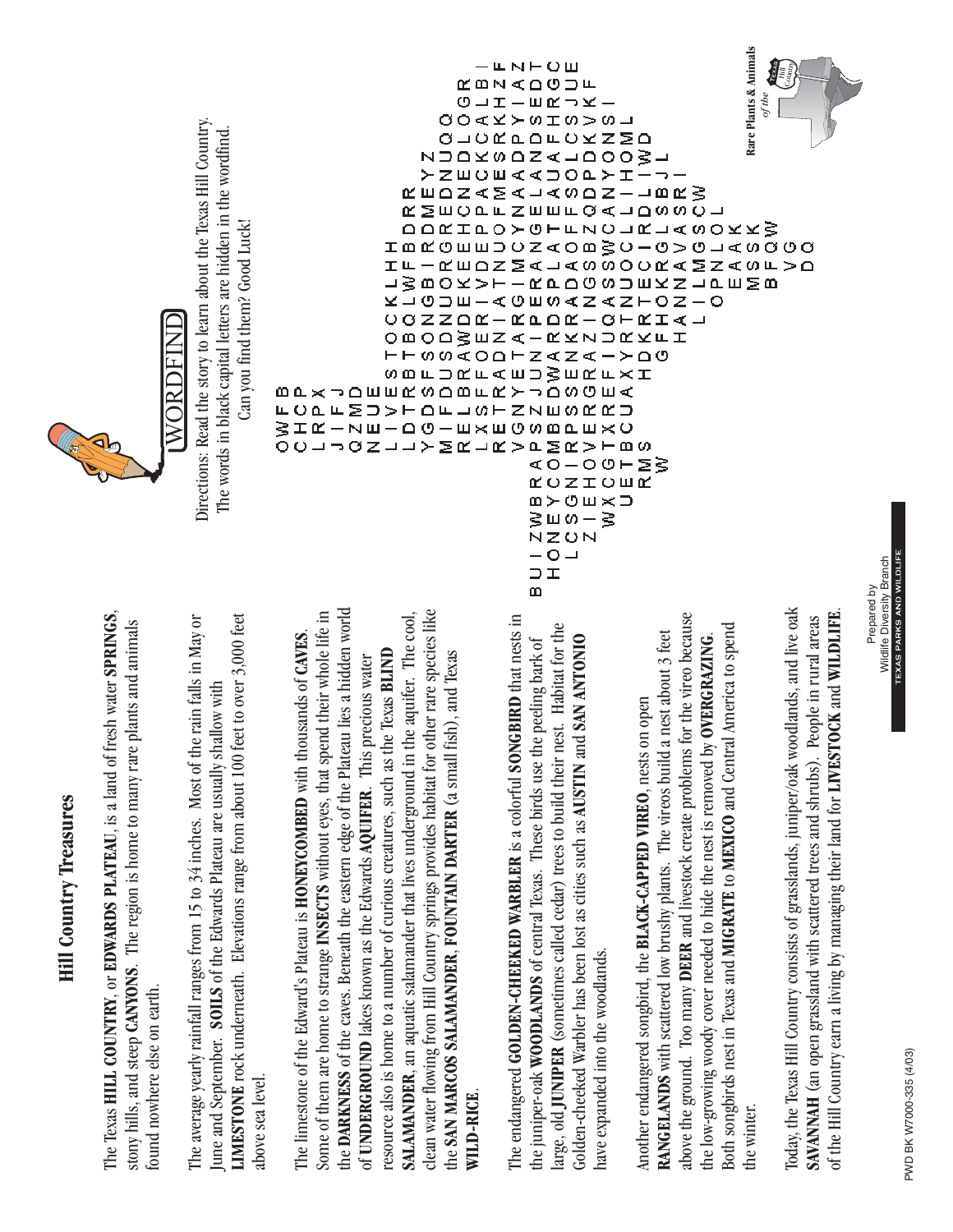

The Texas HILL COUNTRY, or EDWARDS PLATEAU, is a land of fresh water SPRINGS, The Texas HILL COUNTRY, or EDWARDS PLATEAU, is a land of fresh water SPRINGS, **HILL COUNTRY EDWARDS PLATEAU SPRINGS** stony hills, and steep CANYONS. The region is home to many rare plants and animals stony hills, and steep CANYONS. The region is home to many rare plants and animals **CANYONS** found nowhere else on earth. found nowhere else on earth.

LIMESTONE rock underneath. Elevations range from about 100 feet to over 3,000 feet rock underneath. Elevations range from about 100 feet to over 3,000 feet The average yearly rainfall ranges from 15 to 34 inches. Most of the rain falls in May or The average yearly rainfall ranges from 15 to 34 inches. Most of the rain falls in May or June and September. **SOILS** of the Edwards Plateau are usually shallow with June and September. SOILS of the Edwards Plateau are usually shallow with above sea level. above sea level **LIMESTONE**

the DARKNESS of the caves. Beneath the eastern edge of the Plateau lies a hidden world the DARKNESS of the caves. Beneath the eastern edge of the Plateau lies a hidden world clean water flowing from Hill Country springs provides habitat for other rare species like Some of them are home to strange INSECTS without eyes, that spend their whole life in Some of them are home to strange INSECTS without eyes, that spend their whole life in SALAMANDER, an aquatic salamander that lives underground in the aquifer. The cool, clean water flowing from Hill Country springs provides habitat for other rare species like , an aquatic salamander that lives underground in the aquifer. The cool, The limestone of the Edward's Plateau is **HONEYCOMBED** with thousands of **CAVES**. The limestone of the Edward's Plateau is **HONEYCOMBED** with thousands of CAVES **HONEYCOMBED CAVES** resource also is home to a number of curious creatures, such as the Texas **BLIND** the SAN MARCOS SALAMANDER, FOUNTAIN DARTER (a small fish), and Texas of UNDERGROUND lakes known as the Edwards AQUIFER. This precious water the SAN MARCOS SALAMANDER, FOUNTAIN DARTER (a small fish), and Texas of UNDERGROUND lakes known as the Edwards AQUIFER. This precious water resource also is home to a number of curious creatures, such as the Texas **UNDERGROUND** lakes known as the Edwards **AQUIFER SAN MARCOS SALAMANDER FOUNTAIN DARTER DARKNESS SALAMANDER** WILD-RICE **WILD-RICE**

The endangered GOLDEN-CHEEKED WARBLER is a colorful SONGBIRD that nests in The endangered GOLDEN-CHEEKED WARBLER is a colorful SONGBIRD that nests in large, old JUNIPER (sometimes called cedar) trees to build their nest. Habitat for the large, old JUNIPER (sometimes called cedar) trees to build their nest. Habitat for the the juniper-oak WOODLANDS of central Texas. These birds use the peeling bark of Golden-cheeked Warbler has been lost as cities such as AUSTIN and SAN ANTONIO **AUSTIN SAN ANTONIO** the juniper-oak **WOODLANDS** of central Texas. These birds use the peeling bark of **GOLDEN-CHEEKED WARBLER SONGBIRD** Golden-cheeked Warbler has been lost as cities such as and have expanded into the woodlands. have expanded into the woodlands. **WOODLANDS**

above the ground. Too many DEER and livestock create problems for the vireo because above the ground. Too many DEER and livestock create problems for the vireo because Both songbirds nest in Texas and MIGRATE to MEXICO and Central America to spend Both songbirds nest in Texas and MIGRATE to MEXICO and Central America to spend RANGELANDS with scattered low brushy plants. The vireos build a nest about 3 feet with scattered low brushy plants. The vireos build a nest about 3 feet the low-growing woody cover needed to hide the nest is removed by **OVERGRAZING**. the low-growing woody cover needed to hide the nest is removed by **OVERGRAZING**. **OVERGRAZING** Another endangered songbird, the BLACK-CAPPED VIREO, nests on open Another endangered songbird, the BLACK-CAPPED VIREO, nests on open **BLACK-CAPPED VIREO MIGRATE MEXICO RANGELANDS** the winter. Today, the Texas Hill Country consists of grasslands, juniper/oak woodlands, and live oak Today, the Texas Hill Country consists of grasslands, juniper/oak woodlands, and live oak of the Hill Country earn a living by managing their land for LIVESTOCK and WILDLIFE. of the Hill Country earn a living by managing their land for **LIVESTOCK** and WILDLIFE. **LIVESTOCK WILDLIFE** SAVANNAH (an open grassland with scattered trees and shrubs). People in rural areas (an open grassland with scattered trees and shrubs). People in rural areas **SAVANNAH**

Prepared by Wildlife Diversity Branch

Prepared by

TEXAS PARKS AND WILDLIFE Wildlife Diversity Branch



Teacher's Page **Teacher's Page**



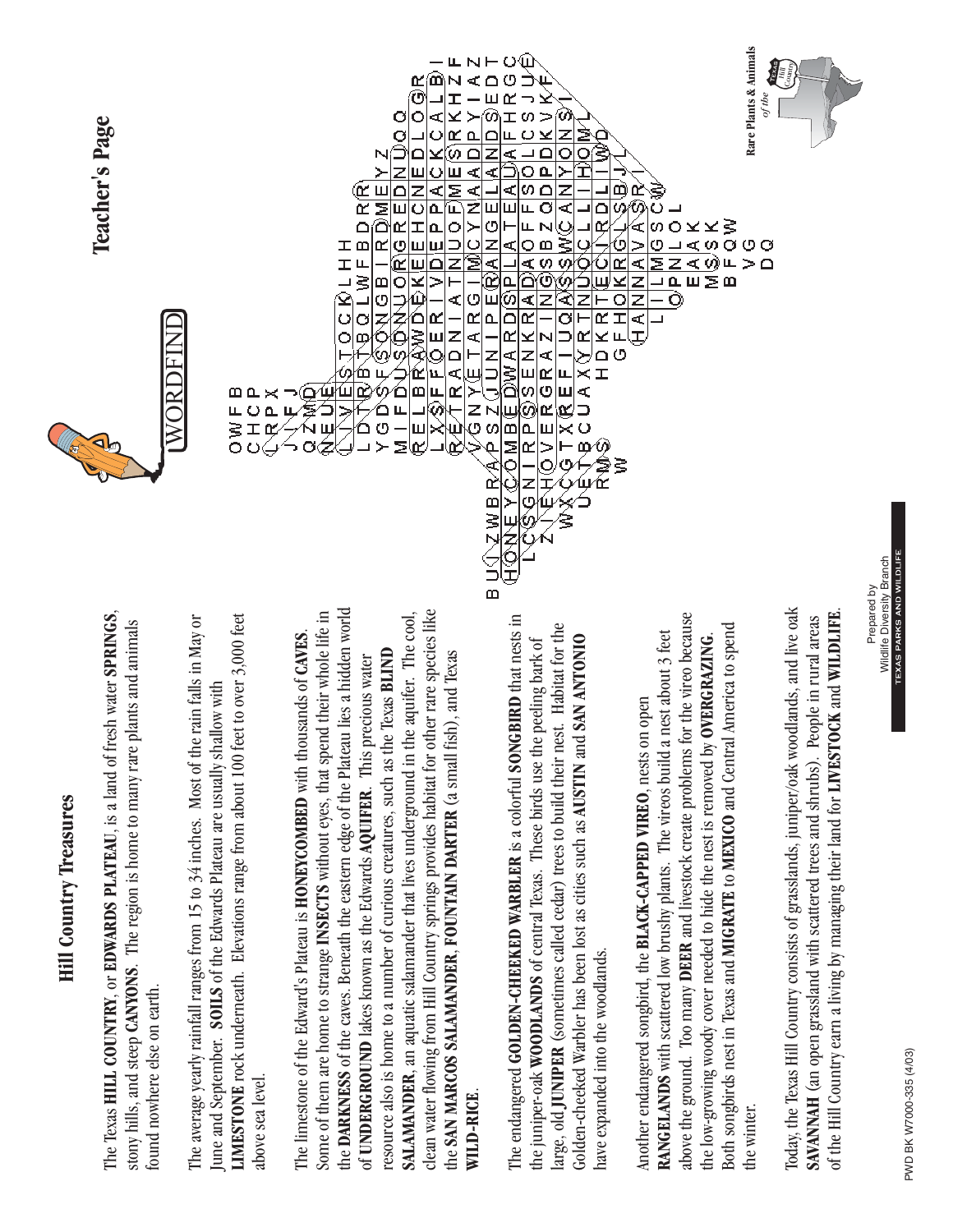### **TOBUSCH FISHHOOK CACTUS - WHERE ARE YOU? A Math Activity**

Tobusch Fishhook Cactus is an endangered plant that grows in the Hill Country of central Texas. It is a small cactus with a central spine shaped like a small fishhook.

Biologists have a hard time finding this cactus because it is so small and because its coloring blends in with the surrounding grasses. The best time to find the cactus is in February, when many of the plants bloom with yellow flowers.

Biologists study populations or groups of cactus plants to find out if they are increasing or decreasing in number and why. As a biologist, your job is to monitor a population of tobusch fishhook cactus on a wildlife management area. You will also be looking for a small beetle that lays its eggs in the cactus. When the eggs hatch, the larvae eat the cactus. Scientists need to learn more about this beetle and its affect on the cactus.

Over the past three years, you have been studying a plot of land where these cactus grow. The plot is 10 ft. long and 10 ft. wide. To record your observations, you have drawn a picture of the plot during the spring of 1995, 1996, and 1997. The drawings show where cactus plants were growing each year. Study the drawings on the next page and answer the questions below.

### **Questions:**

- 1. What is the total number of cactus plants in the population in 1995?
- 2. What is the total number of cactus plants in the population in 1997?
- 3. How many cactus plants died in 1997?
- 4. How many new plants (the baby cactus plants are smaller) started growing in 1996?
- 5. Over the three years, how many plants died and how many new plants started growing in the plot?
- 6. Do you think this population of tobusch fishhook cactus is doing OK? Why?



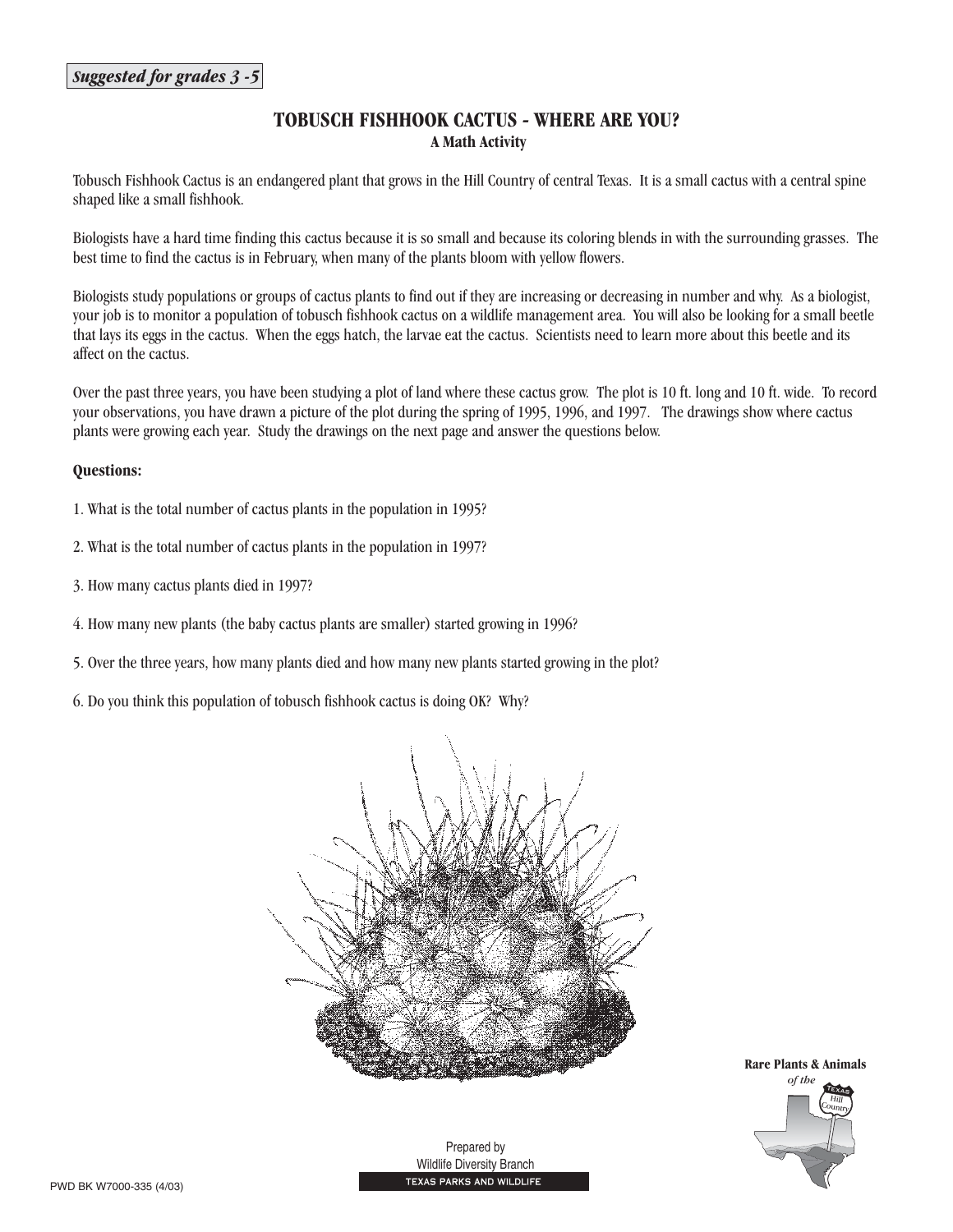### **TOBUSCH FISHHOOK CACTUS - WHERE ARE YOU? A Math Activity**

Tobusch Fishhook Cactus is an endangered plant that grows in the Hill Country of central Texas. It is a small cactus with a central spine shaped like a small fishhook. Biologists have a hard time finding this cactus because it is so small and because its coloring blends in with the surrounding grasses. The best time to find the cactus is in February, when many of the plants bloom with yellow flowers.

Biologists study populations or groups of cactus plants to find out if they are increasing or decreasing in number and why. As a biologist, your job is to monitor a population of tobusch fishhook cactus on a wildlife management area. You will also be looking for a small beetle that lays its eggs in the cactus. When the eggs hatch, the larvae eat the cactus. Scientists need to learn more about this beetle and its affect on the cactus.

Over the past three years, you have been studying a plot of land where these cactus grow. The plot is 10 ft. long and 10 ft. wide. To record your observations, you have drawn a picture of the plot during the spring of 1995, 1996, and 1997. The drawings show where cactus plants were growing each year. Study the drawings on the next page and answer the questions below.

#### **Questions:**

1. What is the total number of cactus plants in the population in 1995? In 1997? Has the total cactus population increased or decreased from 1995 to 1997?

- 2. How many cactus plants died (mortality) during the 3 years?
- 3. What percent of the cacti died (percent mortality) during 1997?
- 4. How many new cactus plants became established (recruitment) from 1995 to 1997?

5. What is the ratio of mortality to recruitment over the 3 year period? What could you say about the population of plants if the ratio is greater than 1? What if the ratio is less than 1?

6. Which year had the highest recruitment? Which year had the highest mortality?



**Rare Plants & Animals** *of the* Texas

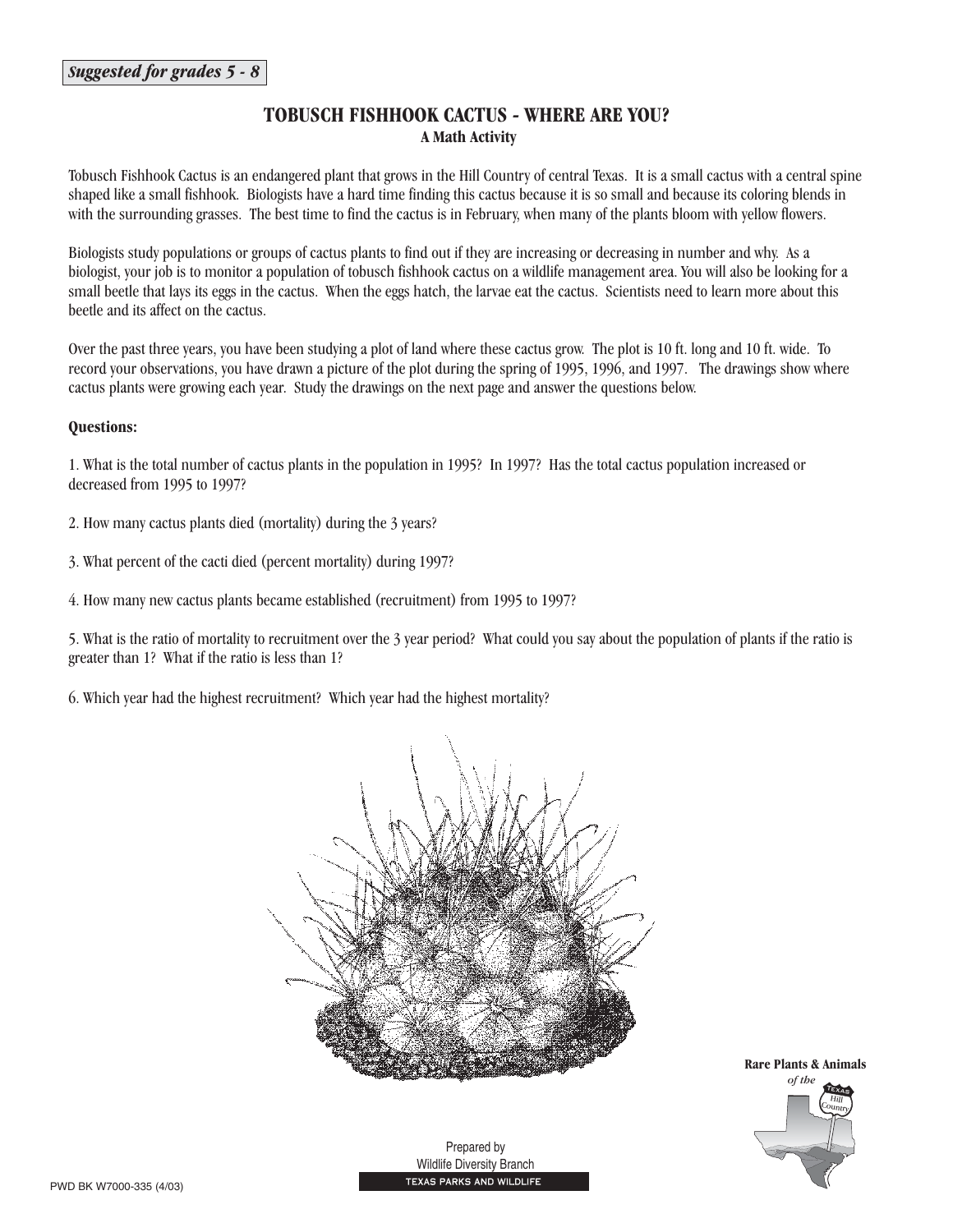

Recording Changes Through Time

Prepared by<br>Wildlife Diversity Branch<br>TEXAS PARKS AND WILDLIFE Wildlife Diversity Branch

> PWD BK W7000-335 (3/98) PWD BK W7000-335 (3/98)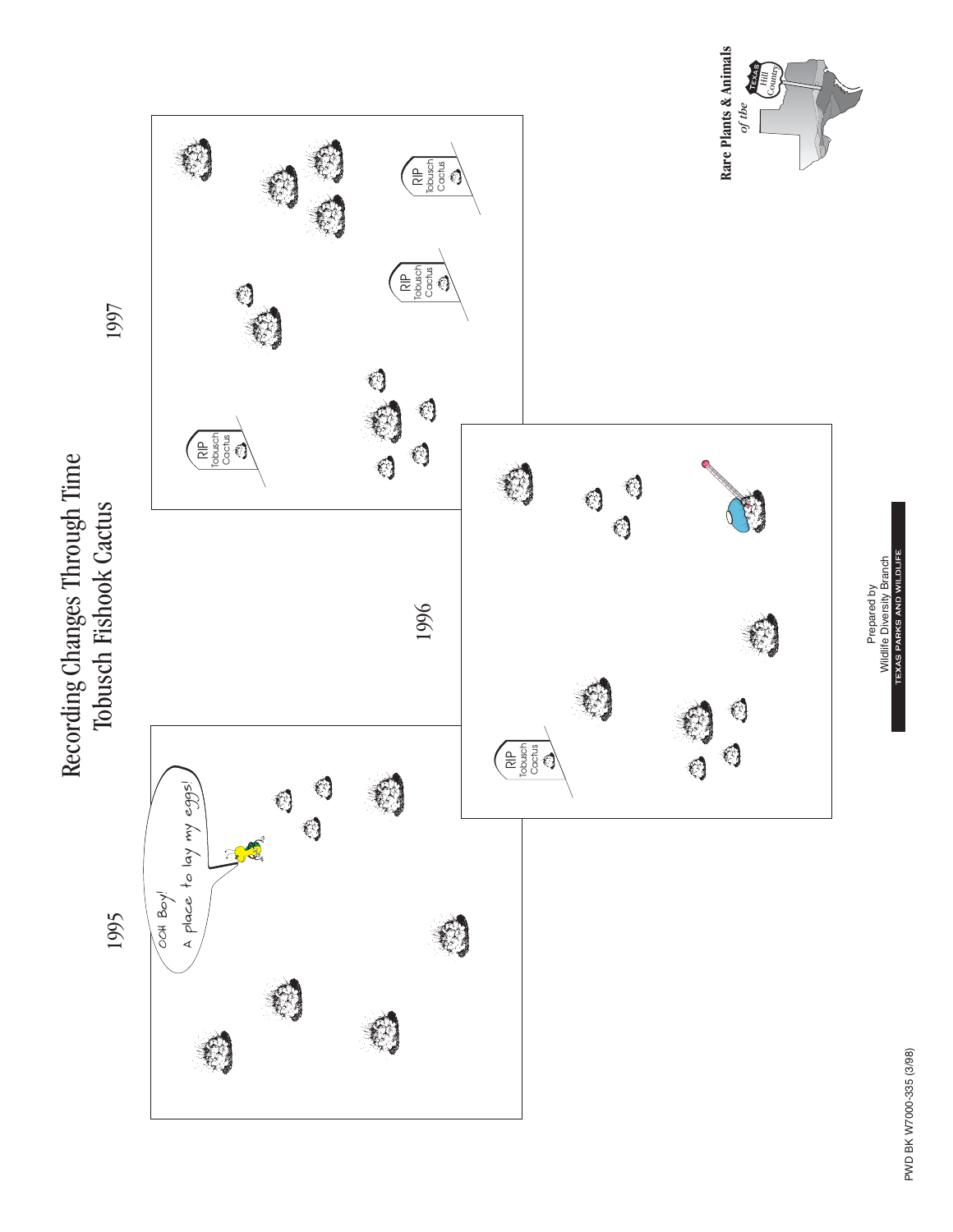### **ENDANGERED WILDLIFE EDUCATION CAMPAIGN**

#### **OBJECTIVES**

Students will be able to: 1) learn about the life history and habitat requirements of endangered and threatened species occurring in central Texas, 2) understand the reasons for decline of these species and what people are doing to help them, and 3) express their new knowledge and creative ideas by producing an informational poster.

### **SUBJECT AREAS**

Science, Art, Language Arts

#### **METHOD**

Students research the species of their choice from the list of endangered and threatened animals and plants occurring in central Texas. They create a poster illustrating the species and providing information about its habitat, reasons for decline, and what people are doing to enhance its survival.

#### **BACKGROUND AND PROCEDURES**

Distribute the student pages to the class. There is a student page for grades 3-5 and one for grades 6-8. Go over the student page with the class and ask the students to choose a plant or animal from the list. Students may work individually or in groups, depending on the amount of time designated for the activity. Allow time (about 1/3 of the allotted class time) for the students to research the species they choose. There are a variety of materials included in this packet that students can use to learn about the rare species they choose. You may also provide books and magazines, or let students use the internet to research their plants and animals. The Texas Parks and Wildlife Department home page has a variety of information about each of the species listed (www.tpwd.state.tx.us). Once the students have completed their research, have them design a poster to inform others about their rare species. Have the students discuss their posters with the rest of the class.

#### **MATERIALS**

- $\bullet$ background information and photos of each species
- art supplies (poster board, crayons, markers, paints, chalk, colored paper, etc.)

#### **EVALUATION**

Have the students write a short essay about the most important things they learned concerning the rare species they studied. Encourage them to write something about the plant or animal's biology, habitat requirements, threats to its continued survival, interesting facts, and what people are doing to help.

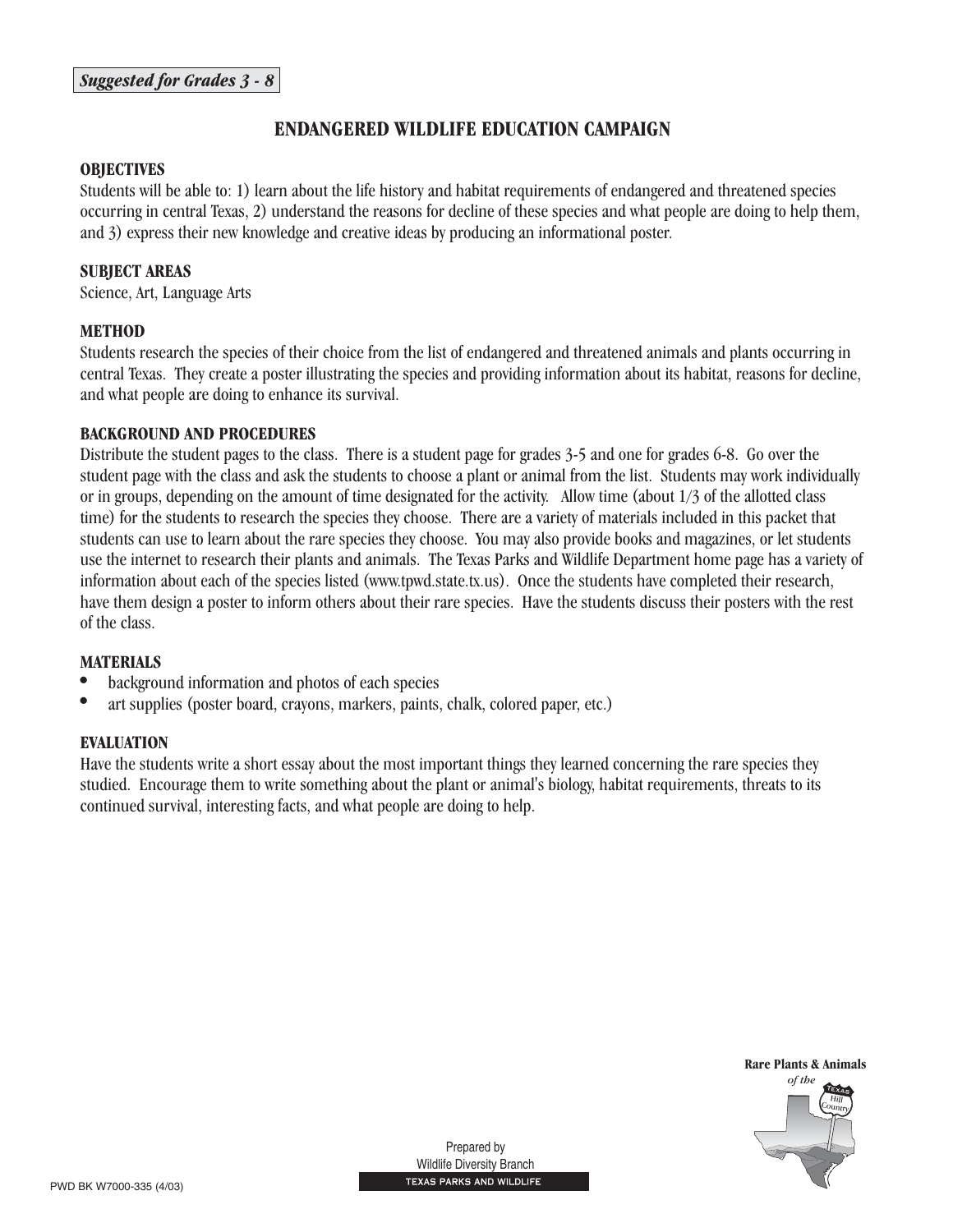### *Suggested for grades 3-5*

### **Endangered Wildlife Education Campaign**

To help your classmates understand more about endangered species that occur in Texas, make a poster to display at school. Your poster should help kids learn about the species, where it lives, why it is endangered, and what people can do to help. Choose one animal or plant from the list below. Be creative and have fun!

**Golden-cheeked Warbler Black-capped Vireo Tobusch Fishhook Cactus Texas Snowbells Texas Wild-rice Texas Blind Salamander San Marcos Salamander Fountain Darter Tooth Cave Ground Beetle**

After you have completed your poster, show it to the rest of the class and talk about ways people can help conserve your plant or animal.



**Rare Plants & Animals**

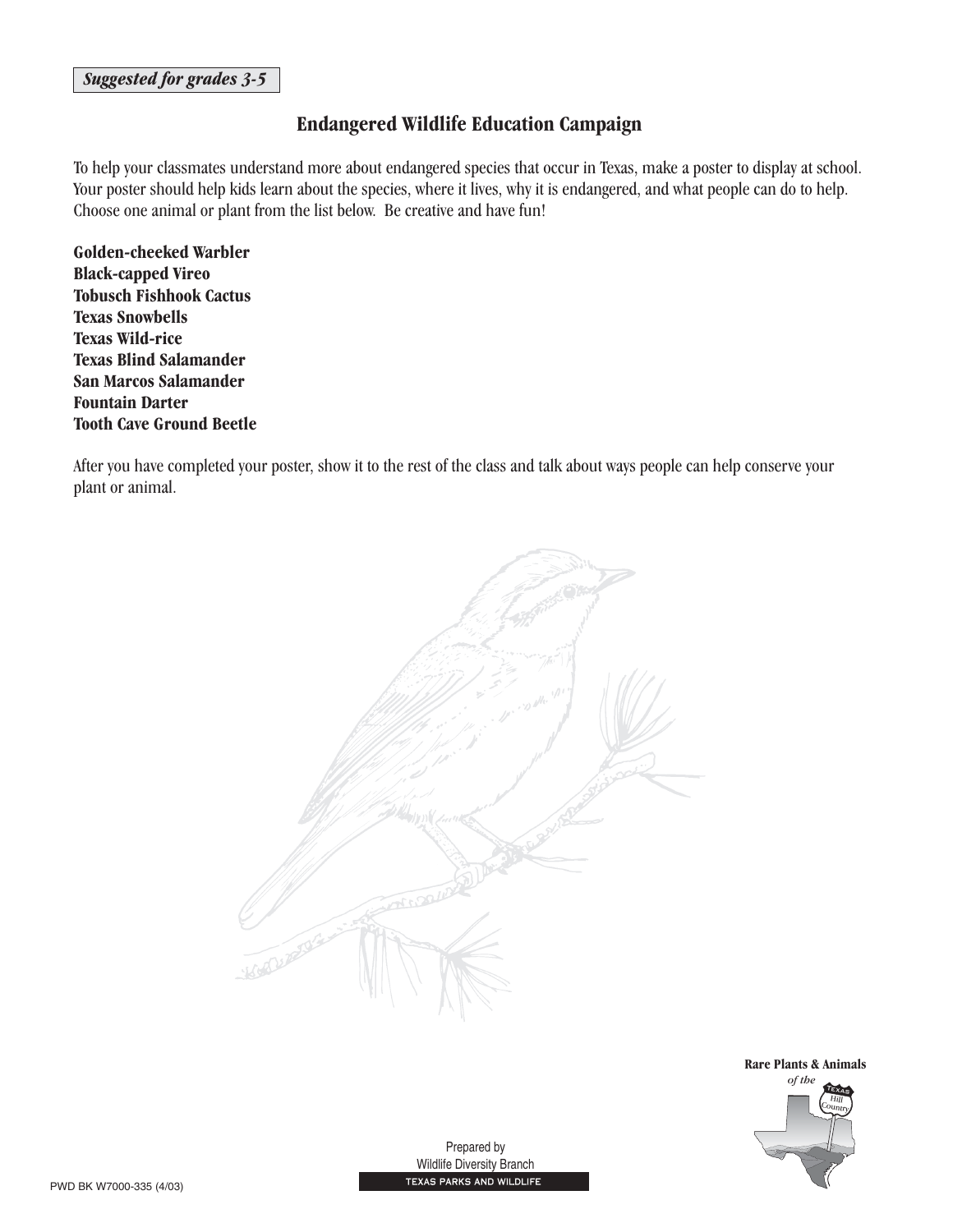### *Suggested for grades 6-8*

### **Endangered Wildlife Education Campaign**

**Situation:** You are an advertising executive and you have been hired to develop an education campaign to inform Texans about endangered wildlife that occurs in the Hill Country of central Texas. Your client would like you to develop an advertising campaign for one of the following species:

**Golden-cheeked Warbler Black-capped Vireo Tobusch Fishhook Cactus Texas Snowbells Texas Wild-rice Texas Blind Salamander San Marcos Salamander Fountain Darter Tooth Cave Ground Beetle**

You have decided to design an informative poster for use by educators, public officials, park managers, zoos, nature centers, and other education facilities. The poster will be also be displayed in public places such as malls and government buildings. You and your client have agreed that the poster should be interesting, eye-catching and artistically attractive. It should also be designed to provide information about the animal = s biology, identify problems and threats associated with its continued existence, describe what is being done to protect the animal, and offer suggestions/solutions about what people can do to help with the conservation efforts. After you have completed your poster, show it to the rest of the class and discuss the important points you would like them to understand about your species. Be creative and have fun!



**Rare Plants & Animals**



| Prepared by                      |
|----------------------------------|
| <b>Wildlife Diversity Branch</b> |
| <b>TEXAS PARKS AND WILDLIFE</b>  |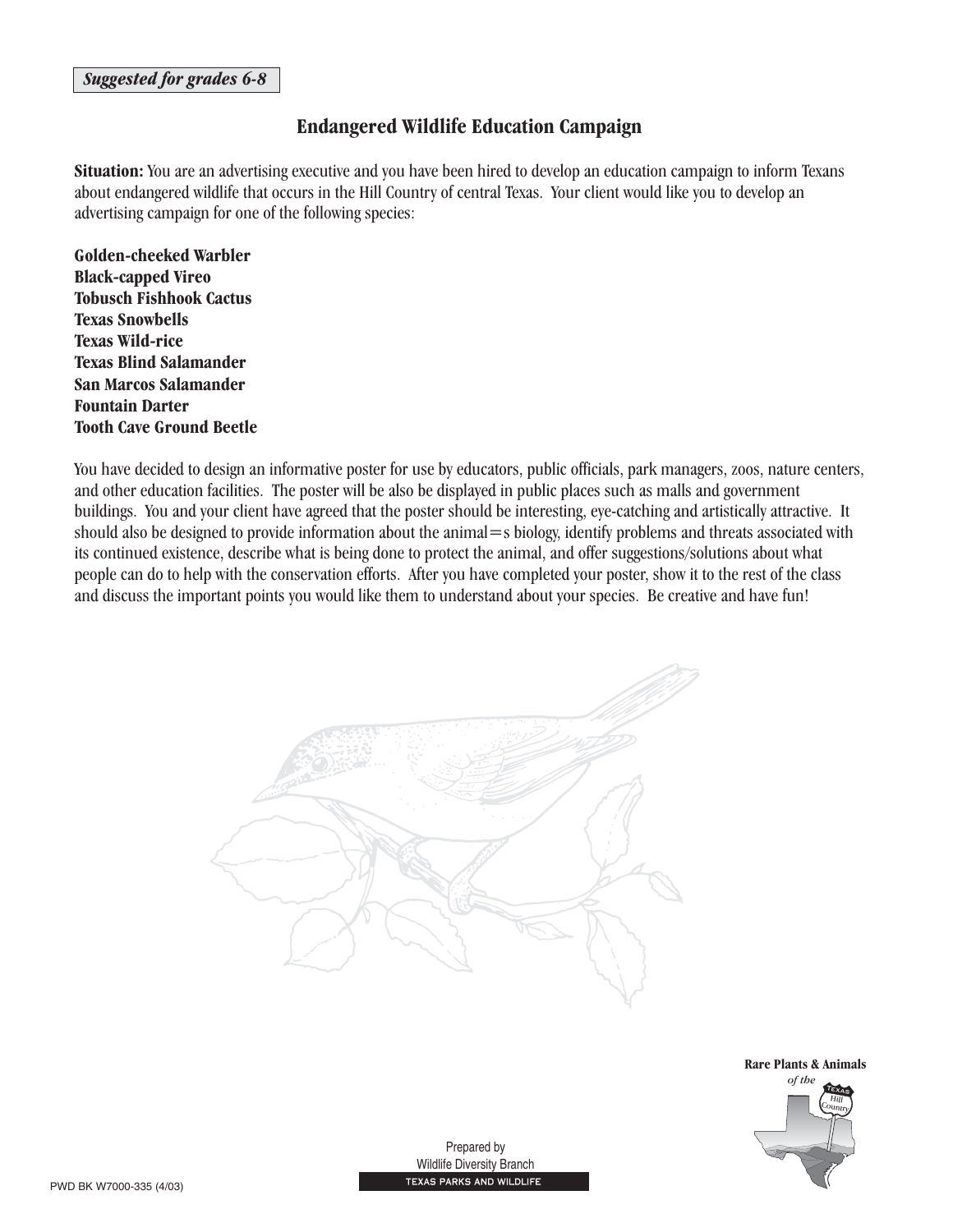### *Suggested for Grade 4 - TAAS Reading Comprehension*

### **TEXAS BLIND SALAMANDER**

The Texas blind salamander is an unusual and interesting animal. The only place in the world this endangered animal occurs is in Hays County near the town of San Marcos in central Texas.

### **Unusual Features**

The Texas blind salamander is an amphibian. Amphibians need water to lay eggs and produce young. Unlike some amphibians, frogs and toads for example, the Texas blind salamander lives only in the water. Because it is adapted for living in water underground, it has no eyes, only two small black dots under the skin. It has little skin pigment, is white in color, and has red external gills used to get oxygen from the water. Only about five inches long, this salamander moves around on toothpick-like legs.

### **Habitat**

The Texas blind salamander lives in water-filled caves of the Edwards Aquifer near San Marcos, Texas. The Edwards Aquifer is a large underground lake that provides drinking water for people and habitat for animals in central Texas. The Texas blind salamander depends on cool, clean water that stays at a constant temperature. Pollution and overuse of water caused by the growth of cities are problems that can affect the survival of this species. People can help by conserving water and preventing water pollution.

### **Feeding Behavior**

The Texas blind salamander is an active predator. It feeds on a variety of small aquatic animals that live in the water-filled caverns, such as tiny snails and shrimp. When feeding, the salamander searches the bottom by moving its head from side to side. When it detects something living, its mouth quickly opens and the tiny food item is sucked into the mouth. The salamander has numerous sharp teeth to prevent the prey from escaping. Scientists believe these salamanders find their prey by sensing small vibrations in the water.



**Rare Plants & Animals**



| Prepared by                      |
|----------------------------------|
| <b>Wildlife Diversity Branch</b> |
| <b>TEXAS PARKS AND WILDLIFE</b>  |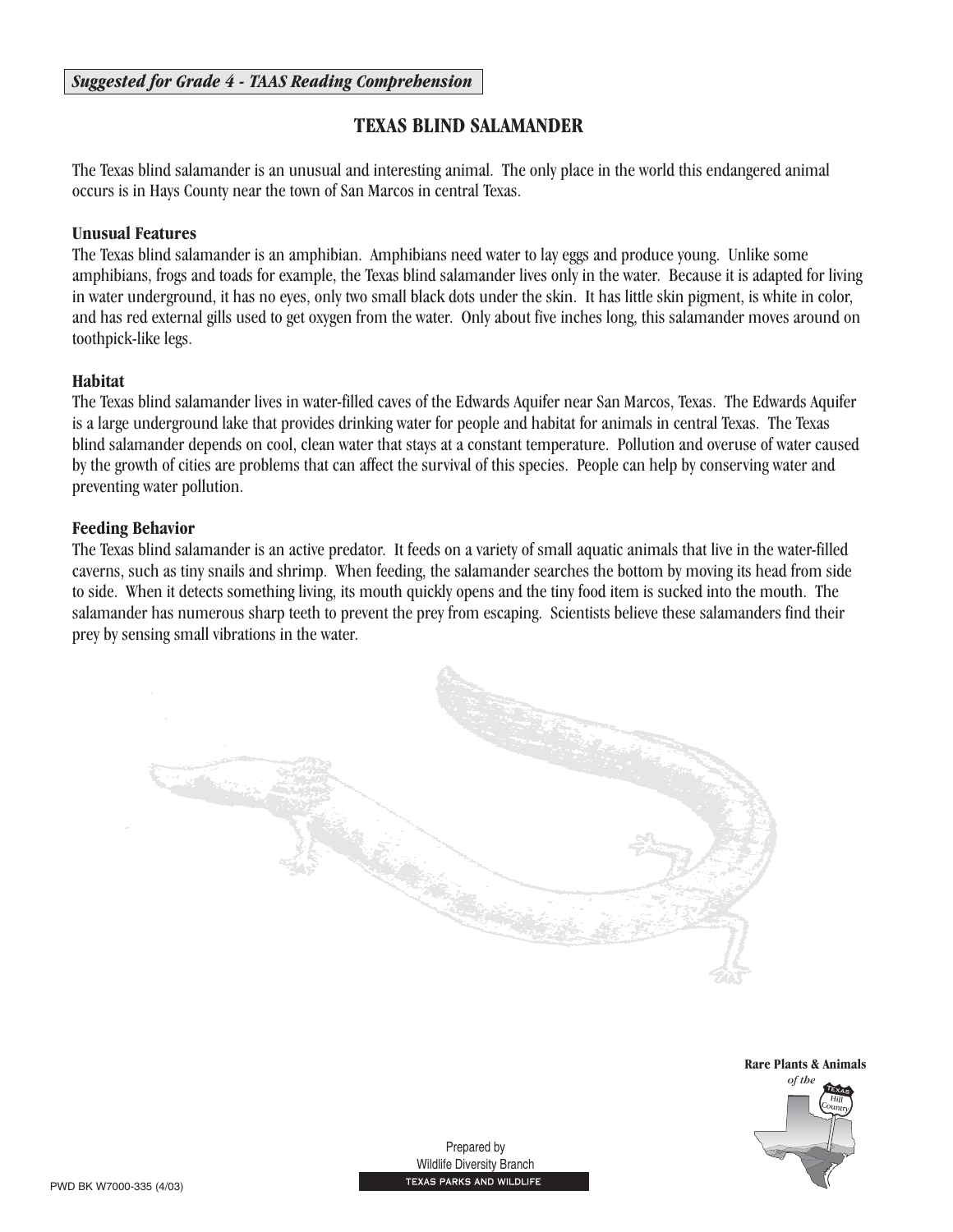### **TEXAS BLIND SALAMANDER**

### **Select the best answer**

### **Fact and Non-fact**

1. Which of these is a FACT from the passage?

- A. Texas blind salamanders live on land near water.
- B. Texas blind salamanders have lungs and breathe air.
- C. Texas blind salamanders have external gills used to get oxygen from the water.
- D. Texas blind salamanders have large, black eyes.

### **Facts and Details**

2. Texas blind salamanders grow to a length of  $\qquad \qquad$ .

- A. 10 inches
- B. 5 inches
- C. 2 inches
- D. 1.5 feet

### **Setting**

3. If you could observe a Texas blind salamander in its habitat, you would be \_\_\_\_\_\_\_.

- A. in the swamps of Louisiana
- B. in the rainforest of Brazil
- C. in southern Arizona
- D. in central Texas

### **Cause and Effect**

4. Texas blind salamanders are white in color because \_\_\_\_\_\_\_.

- A. it helps them blend in with their surroundings
- B. they are adapted to live underground where it is always dark
- C. they like to match the tiny white shrimp they hunt
- D. living in water makes them white

### **Facts and Details**

5. Texas blind salamanders live in water-filled caves of \_\_\_\_\_\_\_\_.

- A. the Edwards Aquifer
- B. the Colorado River
- C. Lake Travis
- D. Caddo Lake

### **Word Definitions**

6. In this passage, amphibian means \_\_\_\_\_\_\_\_.

A. a type of snake

- B. an animal that eats plants
- C. an flying insect
- D. an animal that needs water to produce young



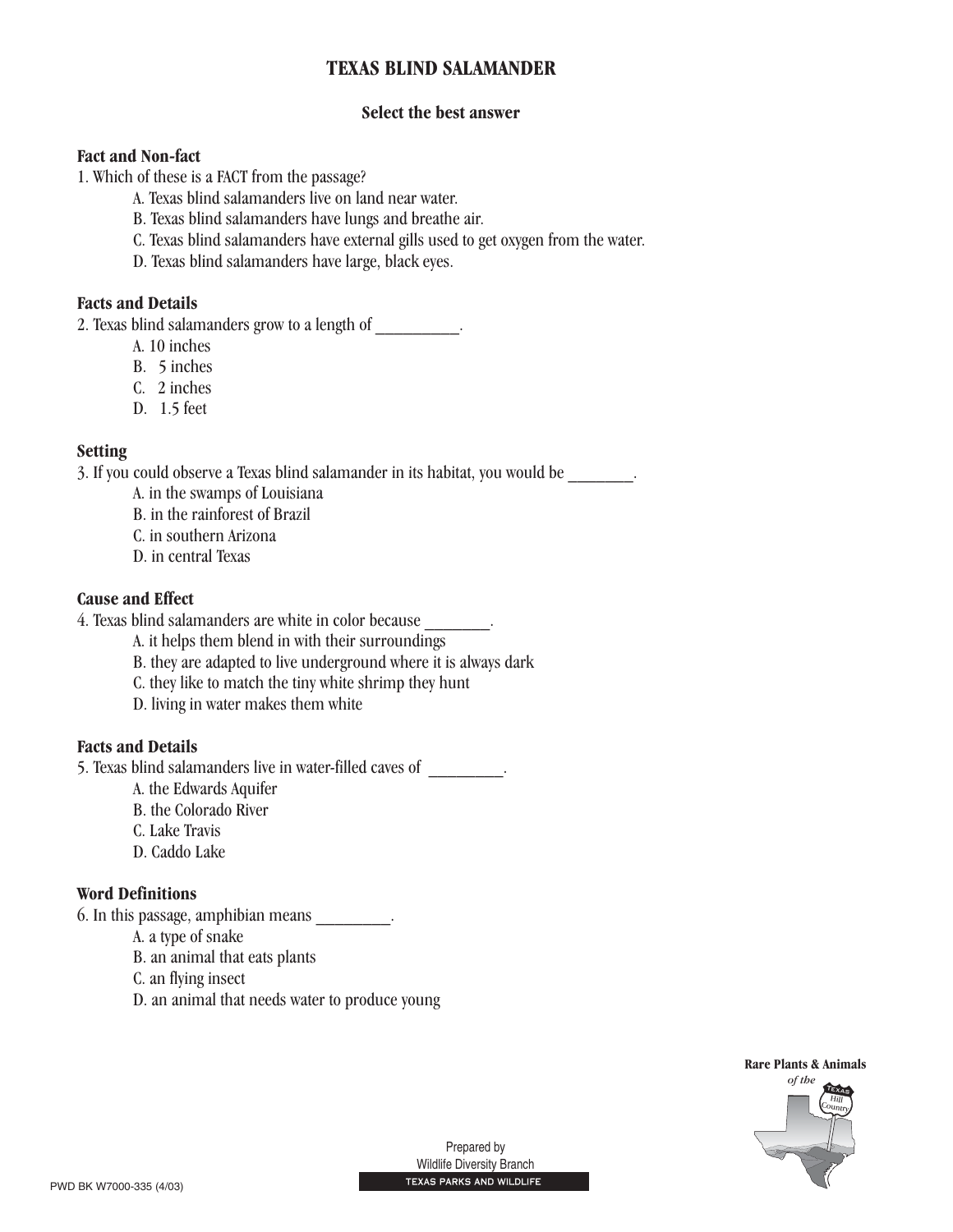### **BALD EAGLES**

Our National Symbol, the bald eagle is one of nature's most impressive birds of prey. The bald eagle occurs throughout the United States, Canada, and northern Mexico. Once an endangered species, the bald eagle has increased in number and is now listed as a threatened species by the U.S. Fish and Wildlife Service.

### **Unique Features**

The bald eagle is a large bird. Males usually measure 3 feet from head to tail and weigh 7 to 10 pounds. They have a wingspan of 6 to 7 feet. Females are even larger, some reaching 14 pounds with a wingspan of 8 feet. Adults have a white head, neck, and tail, but first year birds are mostly dark. The bald eagle's large yellow bill is curved at the tip and built for tearing meat. The eagle's feet are equipped with sharp talons or claws used to capture and hold prey.

### **Habitat**

Bald eagles nest mostly in the eastern half of Texas. They build their nests in large, tall trees located within 1 to 2 miles of large bodies of water, such as lakes, reservoirs, rivers, or the coast. Nests are often built in the tallest trees in an area, providing an easy flight path to and from the nest. Nests are found in a variety of trees, including cypress, water oak, live oak, elm, cottonwood, sycamore, and pecan. Open water or wetland areas located near nesting habitat is needed to provide feeding areas.

### **Migration**

Bald eagles in Texas are divided into two groups: 1) eagles that nest in the eastern half of Texas, and 2) eagles that nest in northern states and then migrate to Texas to spend the winter months. Wintering birds may occur anywhere in the state, but they are mostly found near large lakes and reservoirs, such as Lake Buchanan.

### **Biology and Reproduction**

Bald eagles build large stick nests lined with soft materials such as grass, leaves, and spanish moss. Nests are used for several years by the same pair of eagles, with the birds adding materials each year. Nests are often very large, measuring 6 feet across and weighing hundreds of pounds. Bald eagles usually lay two eggs in December. Young eagles can fly in 11 to 12 weeks, but the parents continue to feed them for 4 to 6 more weeks while they learn to hunt. Too much human activity and noise during the nesting season can cause eagles to abandon their nest, leaving the eggs and young unprotected. It is important to keep a safe distance away from nests during the nesting season.

Bald eagles eat mostly fish, but they also eat ducks and other birds, small mammals, and turtles. Carrion (dead animals) is eaten when it is available. Bald eagles capture fish by extending their talons a few inches below the water's surface. So they only catch live fish that are near the surface of the water or in shallows.

### **A Wildlife Conservation Success Story**

Serious decline in the numbers of bald eagles began with the introduction of the pesticide DDT in 1947. Birds of prey at the top of the food chain, such as eagles, ate prey contaminated with this pesticide. Eagles contaminated with DDT did not lay eggs or produced thin eggshells that broke during <u>incubation</u>, the period of time when the young are developing inside the egg. In 1972, it became against the law to sell or use DDT in the United States, and a slow recovery for the bald eagle began. Today, the numbers of bald eagles successfully producing young continues to increase.

**Rare Plants & Animals**

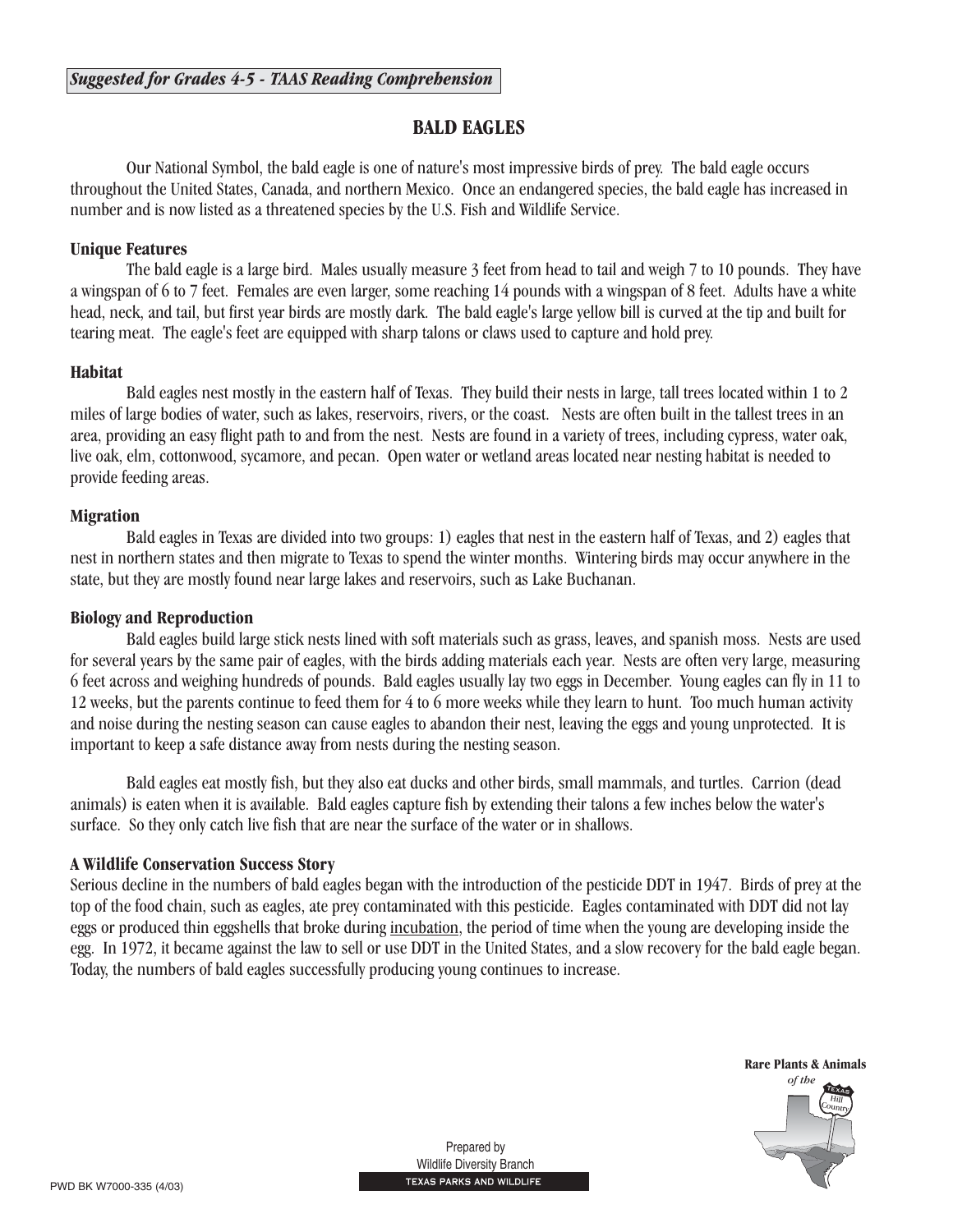### **A Wildlife Conservation Success Story Select the best answer**

### **Fact and Non-fact**

1. Which of these is a FACT from the passage?

- A. bald eagles eat mostly rabbits
- B. bald eagles are an endangered species
- C. bald eagles build large stick nests
- D. bald eagles do not occur in Canada

### **Facts and Details**

2. Female bald eagles can have a wingspan of  $\qquad \qquad$ .

- A. 5 feet
- B. 3 yards
- C. 4 feet
- D. 8 feet

### **Setting**

3. If you were observing a bald eagle nest, you would likely be

- A. in the Texas Panhandle
- B. somewhere in the eastern half of Texas
- C. in the desert
- D. in the mountains of far west Texas

### **Cause and Effect**

4. bald eagles have sharp talons because \_\_\_\_\_\_\_\_.

- A. they use them to comb their feathers
- B. they are useful in gripping tree limbs
- C. they use them to capture and hold prey
- D they are used to attack people when they get too close to the nest

### **Facts and Details**

- 5. How many eggs do bald eagles usually lay?
	- A. 2 eggs
	- B. 3 eggs
	- C. 4 eggs
	- D. 6 eggs

### **Specialized Terms**

6. In the passage, the word incubation means  $\blacksquare$ .

- A. soaring in the sky
- B. the period of time when the young are developing inside the egg
- C. a disease that affects bald eagles
- D. the period of time after the young hatch and before they are hunting on their own



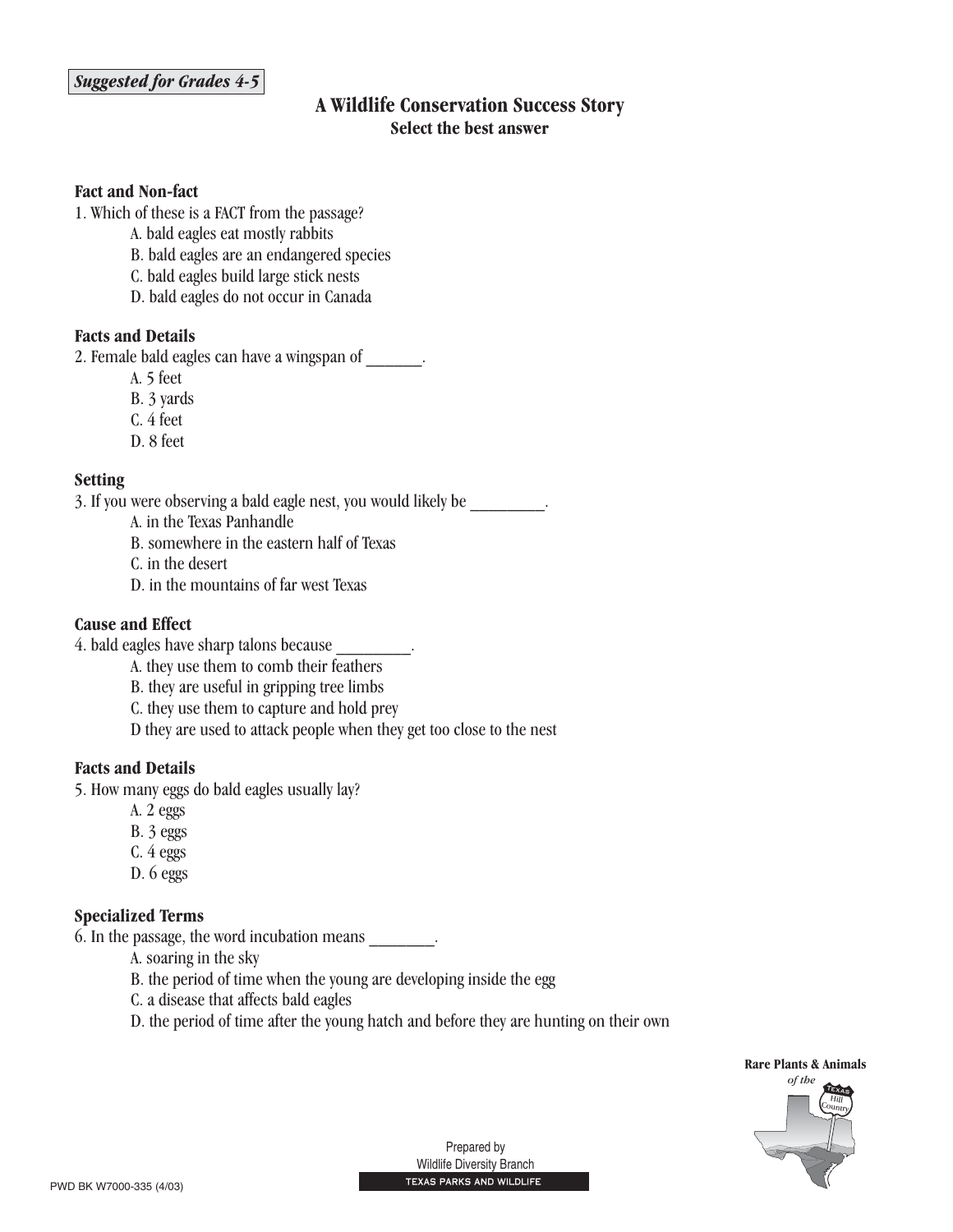### **A Wildlife Conservation Success Story (Continued)**

### **Main Idea**

7. What is the main idea of the section, "Habitat?"

- A. bald eagles nest in the eastern half of Texas near large bodies of water
- B. bald eagles build their nests in cypress, live oaks, elms, and other trees
- C. bald eagles need wetlands nearby
- D. bald eagles eat mostly fish

### **Cause and Effect**

8. Bald eagles often choose the tallest trees for nesting because \_\_\_\_\_\_\_\_\_.

- A. they like to have a good look at surrounding land
- B. they like to get wet when it rains
- C. they prefer to have a clear flight path in and out of the nest
- D. they build their nests in the tallest trees to keep it away from predators

### **Facts and Details**

9. The main reason the numbers of eagles decreased during the 1950's and 1960's was \_\_\_\_\_.

- A. contamination of the food chain with the pesticide DDT
- B. people shot eagles for sport
- C. people cut down too many nest trees
- D. there was not enough fish to feed the eagles

### **Cause and Effect**

10. Bald eagles are no longer listed as an endangered species because \_\_\_\_\_\_.

- A. their numbers have increased, so they are no longer in danger of extinction
- B. it is against the law to list animals as endangered
- C. it is against the law to shoot bald eagles
- D. bald eagles are now extinct

### **Facts and Details**

11. A large reservoir in central Texas where lots of bald eagles spend the winter is called \_\_\_\_.

- A. Caddo Lake
- B. Amistad Reservoir
- C. Lake Buchanan
- D. Falcon Reservoir

### **Specialized Terms**

12. In the passage, the word carrion means  $\qquad \qquad$ .

- A. flight feathers
- B. flesh of dead animals
- C. to care for the young
- D. a part of the wing

#### **Rare Plants & Animals**

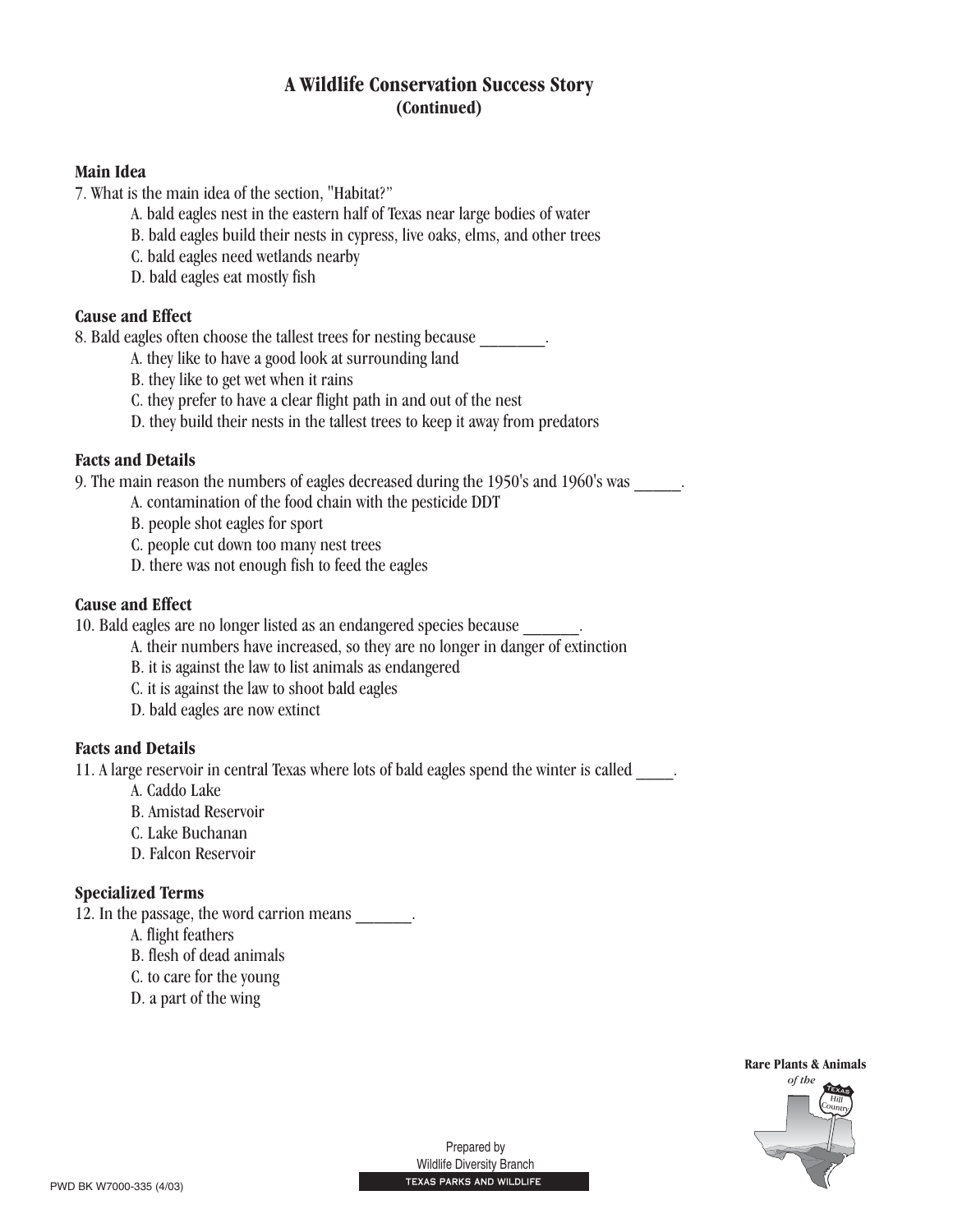# **WHAT WOULD YOU DO? DECISIONS AFFECTING PROTECTED WILDLIFE**

(Adapted from Project WILD's Ethi-Reasoning)

### **OBJECTIVES**

Students will be able to: 1) examine their own values and beliefs related to rare wildlife, 2) listen to and respect the rights of others to maintain different values and beliefs, and 3) evaluate possible actions they might take that have impact on wildlife and their habitats.

### **METHOD**

Students read, discuss, make judgments and write about hypothetical dilemmas concerning rare wildlife and/or their habitats.

### **BACKGROUND**

This activity is designed to give students the opportunity to examine their own values and beliefs as they relate to wildlife, especially endangered and protected species, and their habitats in Texas. It is not the intent of this activity to prescribe "right" and "wrong" answers for the students. One exception is in the areas where information about laws is conveyed.

State wildlife agencies are responsible for establishing laws and regulations to protect the wildlife resources of each state. For example, it is legal to hunt and fish for some animals in Texas; however, what animals and under what conditions are specified by laws and regulations for which Texas Parks and Wildlife Department is responsible. There are also federal regulations affecting wildlife. The U.S. Fish and Wildlife Service administers federal laws that protect birds of prey, songbirds, and endangered species. For example, federal law protects all birds of prey (eagles, hawks, owls) from shooting or any other intentional cause of death, injury, or harassment. All threatened and endangered species are protected by both federal and state laws. Songbirds are also protected by law; that is, it is against the law to intentionally harm or possess songbirds. It is also generally illegal to possess birds' nests, eggs and feathers, even those found lying on the ground. It is generally against the law to pick up a carcass of an animal which has been killed by a vehicle along the highway or road. Instead, local wildlife authorities should be notified. In many cases, it is against the law to take an injured wild animal home to care for it. For example, birds of prey cannot be cared for by private citizens unless those citizens have a permit to do so. There are many laws concerning wildlife. Your local game warden or Texas Parks and Wildlife Department biologist can provide information about laws protecting and affecting wildlife in your area.

Whether right or wrong, questions of law can be separated from questions of ethics. At a personal level, an individual's choices as to what seem right or wrong for him or her in terms of values and behaviors may be described as a personal code of ethics. Hunting, for example, is controversial for some people from an ethical point of view. Some people say that even though hunting is legal, it is unethical, because a human being is taking the life of a wild animal. Others believe hunting is a responsible and ethical form of recreation, acquiring food, or animal population control. These differences of belief may be sincerely held. Whether or not a person chooses to hunt is a personal choice dictated by one's personal ethics. Conflicts arise, however, when a person motivated by one set of ethics tries to force his or her ethics on others through activities such as arguments, harassment, or legislative action.

It is the major purpose of this activity to provide students with an opportunity to come to their own judgements about what they think are the most responsible and appropriate actions to take in situations affecting protected wildlife. The activity will also help them gain a better understanding and respect for other points of view.

**Rare Plants & Animals**

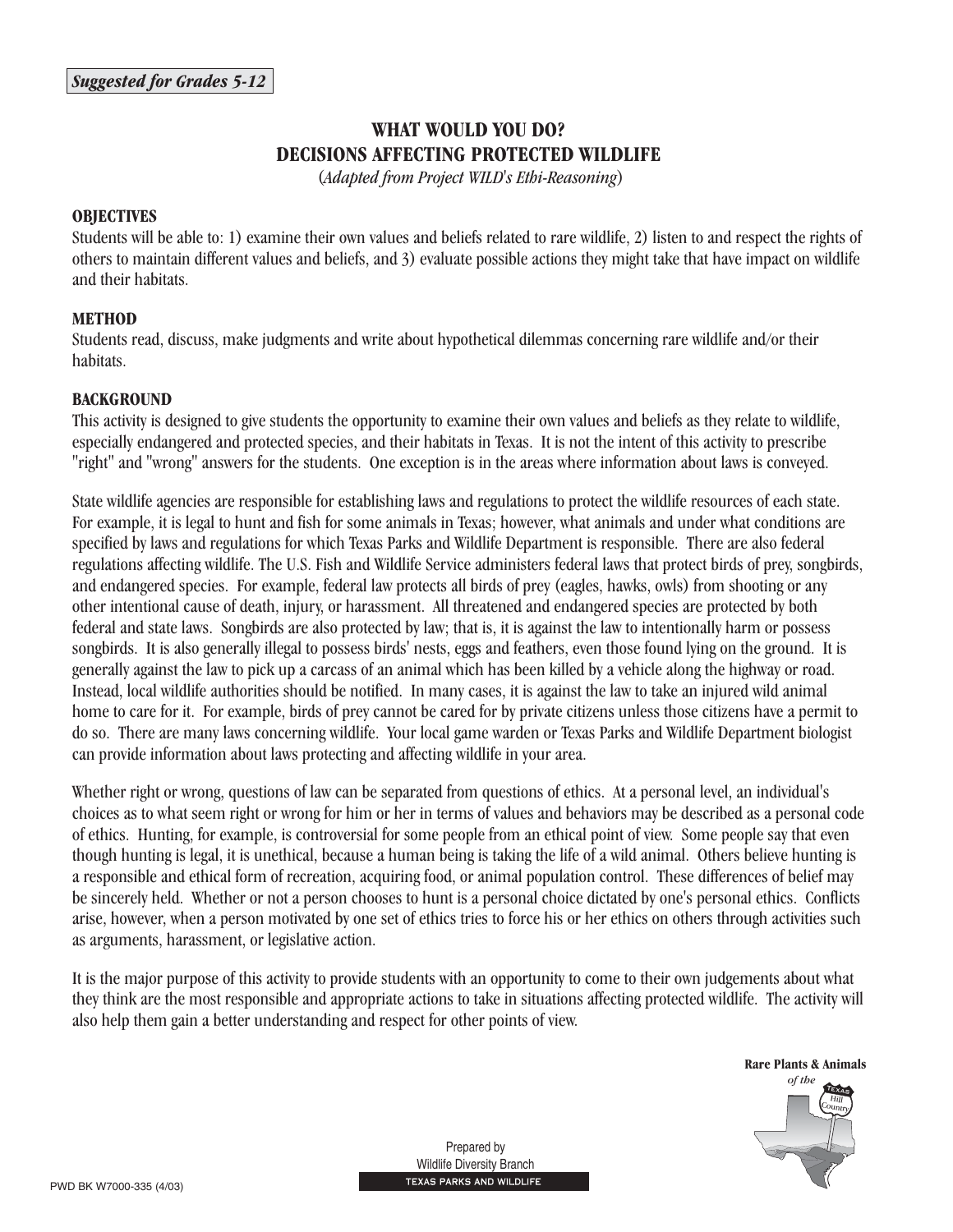### **WHAT WOULD YOU DO? DECISIONS AFFECTING PROTECTED WILDLIFE**

### **MATERIALS**

copies of "dilemma cards"

### **PROCEDURE**

1. From the attached pages, the teacher should copy and cut up the dilemma cards. Students could also be involved in creating the dilemma cards, with each student responsible for one card. Dilemmas can be left entirely open-ended, with no options suggested for consideration.

2. Divide the class into groups of four and give each group a stack of dilemma cards. Place them face down in the center of the group.

3. The first student draws a card from the top of the stack. The student studies the situation, decides what he or she would do, and formulates his or her reasons.

4. When the student is ready (typically less than two minutes), he/she reads the situation and the options aloud to the rest of the group. The student gives the decision he or she and chosen and describes the reasoning involved. In turn, each of the other members of the group is invited to comment on the dilemma and what he or she would do in the situation. The discussion of each dilemma by the members of the group should take about five minutes. The person whose dilemma is being discussed should have the opportunity to ask questions of the other members of the group and to offer clarification about his or her decision. The discussion gives the students experience in having ideas examined by peers and is intended to remind the students of the need to take personal responsibility for decision-making. It is not necessary and may not be desirable for the students to reach consensus; there are legitimately ranging views of the most appropriate and responsible actions to take in many situations. The purpose is to provide students with an opportunity to examine, express, clarify and take responsibility for their own reasoning.

5. The card is then returned to the bottom of the stack and the next student selects a card from the top of the stack. Continue this process until all students have had the opportunity to express their decision and rationale about a dilemma.

### **EVALUATION**

Choose a dilemma. Write a short paragraph on the positive and negative effects of all the options listed for that dilemma. Indicate what additional information, if any, is needed in order to make a responsible and informed decision. Give two opposing and convincing arguments for how to respond to this dilemma. Identify what you judge to be the most responsible decision; explain your reasoning. Explain how someone else could reach a different, yet valid, opinion with the same information.

**Rare Plants & Animals**

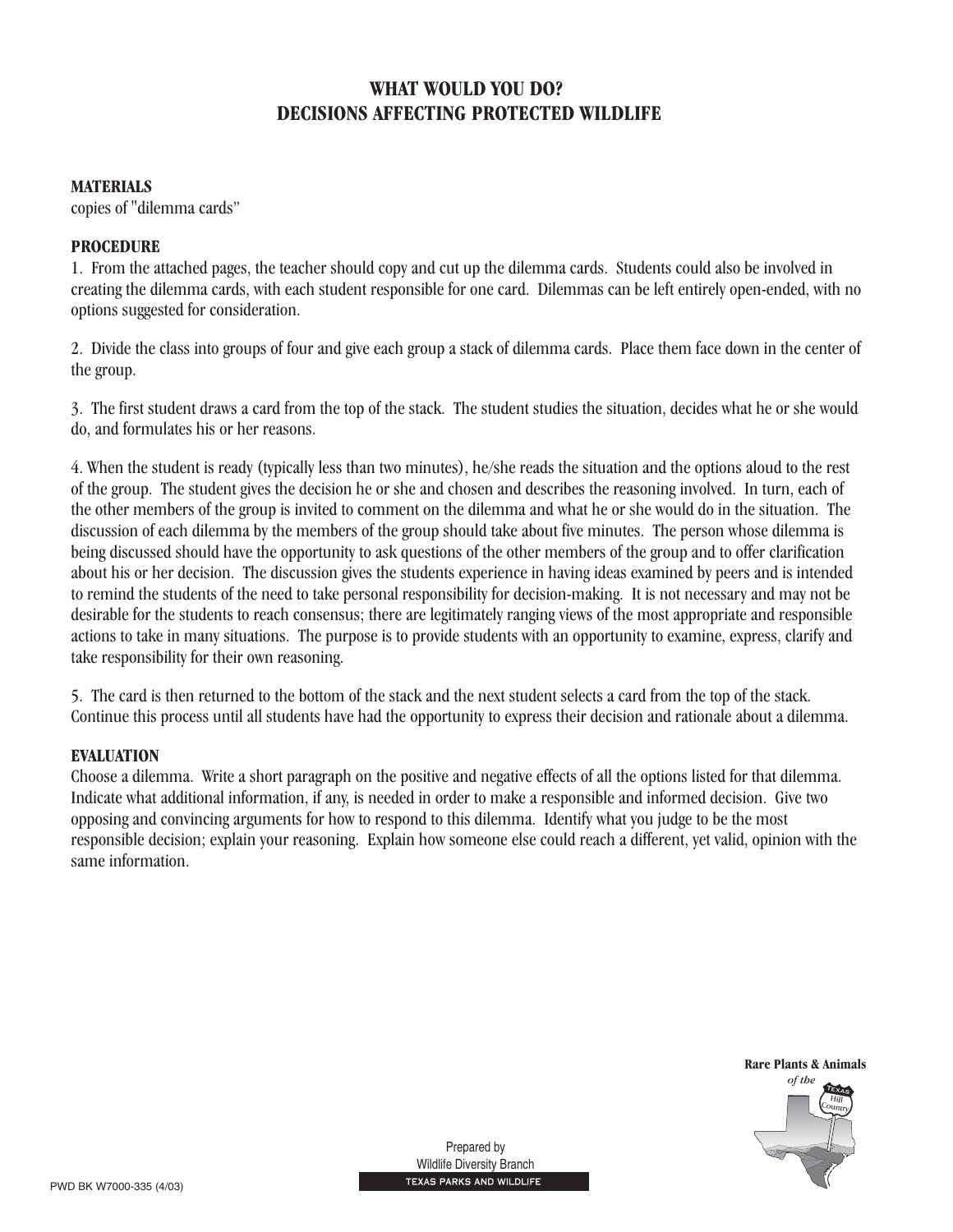You have purchased a beautiful ten-acre property near a large lake to build a summer home. One hillside of the property has a lovely view of the lake and is your choice for your homesite. However, you discover there is an active bald eagle nest site on that hillside. The bald eagle is sensitive to disturbance around its nest tree and is a protected species. Bald eagles are highly selective in choosing nest sites and usually return to the same nest year after year. Should you:

- \* select a different site on the property to build your home;
- \* sell the property;
- \* chop down the tree and build your home;

\* other

You are out in the woods with a friend when you spot a hawk perched on a high limb. Before you realize what is happening, your friend shoots the hawk. An hour later, you are leaving the woods and are approached by a Texas game warden who tells you a hawk has been illegally shot and asks if you know anything about it. Should you:

- \* deny any knowledge of the incident;
- \* admit your friend did it;
- \* make up a story implicating someone else;
- \* say nothing, but call the game warden later with an anonymous phone tip;
- \* other

You have found a young screech owl which you have managed to raise to maturity. You have been told that you cannot keep the owl any longer because keeping it without the proper permit is in violation of state and federal laws. Should you:

- \* offer it to your local zoo or nature center;
- \* keep it as a pet;
- \* call Texas Parks and Wildlife and ask their advice;
- \* determine if it could survive in the wild and, if it appears it could, release it in a suitable area;
- \* other

You own a small ranch in the Texas Hill Country. On your ranch is a beautiful canyon with a dense woodland of juniper (cedar) and hardwood trees. You have been told by a local biologist that this type of woodland provides habitat for the endangered golden-cheeked warbler, a colorful migratory songbird that nests only in central Texas. A local man wants to cut some of the larger trees on your ranch for lumber and fence posts and has offered you a good price. You need the money but are concerned about damaging the habitat of an endangered species. Should you:

- \* let him cut what he wants and get the best price;
- \* call the local biologist with Texas Parks and Wildlife for advice;
- \* agree on a lower price and let him selectively cut only a few trees that will not affect the use of the habitat by golden-cheeked warblers;
- \* tell him you are not interested, you like the woodland just like it is;
- \* other



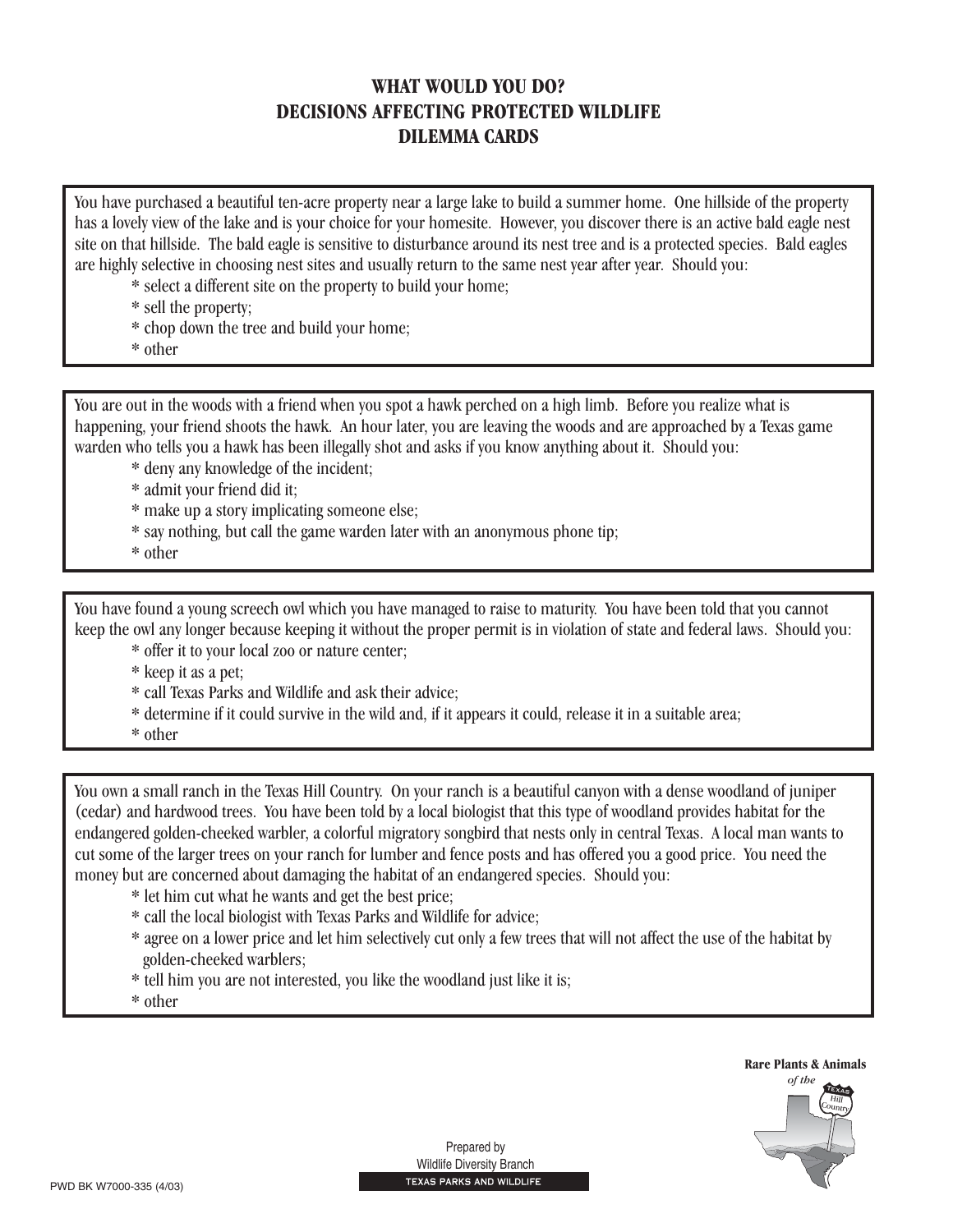You have discovered a beautiful but rare cactus on your property. After looking it up in several books, you realize that it is a protected plant. From a neighbor, you learn about a local man who buys cactus from landowners, raises them in his backyard nursery, and sells them in the nursery trade. You have been told he will pay you well for the chance to remove wild cactus from your ranch. Should you:

- \* call him up and offer to let him look for cacti on your land;
- \* tell no one about your find, choosing to protect your land and the plants on it from trespassers;
- \* call the local game warden and report your suspicions about the man selling protected plants;
- \* dig the plants up yourself and take them to a local nursery for sale;
- \* other

Your family owns a ranch in the lower Rio Grande Valley of south Texas. On your ranch is an area, about 100 acres in size, of very dense, low, thorny brush. The area of dense brush is located near a creek and between the fencelines of two neighboring large ranches. Your father is planning to clear the brush to farm it since the soil is very fertile. After attending a seminar on wildlife, you learn that this type of dense low brush is ideal habitat for the ocelot, an endangered wild cat. You also know that your 100 acres is strategically located between two larger areas of habitat and is probably important as a travel corridor for the cats. Should you:

- \* ask your father to consider altering his plans by clearing most of the area, but leaving a narrow strip of brush along the creek;
- \* convince your father to leave the area as it is, providing habitat for this elusive cat;
- \* contact The Nature Conservancy of Texas and ask them to talk to your family about selling the land to an organization that will manage it as a wildlife preserve;
- \* say nothing and let your father clear the land and farm it as planned, after all, you want to inherit valuable farmland not worthless brush;
- \* other

You are goose hunting with a friend. You see two large, white birds flying high overhead. You are pretty sure they are white geese, but something about the way they fly bothers you. You know that endangered whooping cranes sometimes migrate through this area, but are not usually seen this early in the season. Should you:

- \* shoot and hope your identification is correct;
- \* wait for another shot, until you are sure of your identification;
- \* quickly ask you friend for his opinion;
- \* other

You find a cave on your uncle's land. Many years ago, your family and others before you dumped trash, fluids, and other wastes into the cave. Recently in school, you studied the Edwards Aquifer and how porous limestone rock and underground caves often connect directly to aquifer ground water. You also learned about endangered invertebrate animals that live in caves in your region. You are worried that the dumping over the years has polluted the groundwater and destroyed habitat for these unique cave animals. Should you:

- \* talk to your uncle about your concerns;
- \* begin cleaning up the cave on your own, telling no one about your activities;
- \* report your concerns and the location of the cave to state authorities through an anonymous phone tip;
- \* with you uncle's permission, enlist the help of your friends to clean up the area around the cave;

\*Other

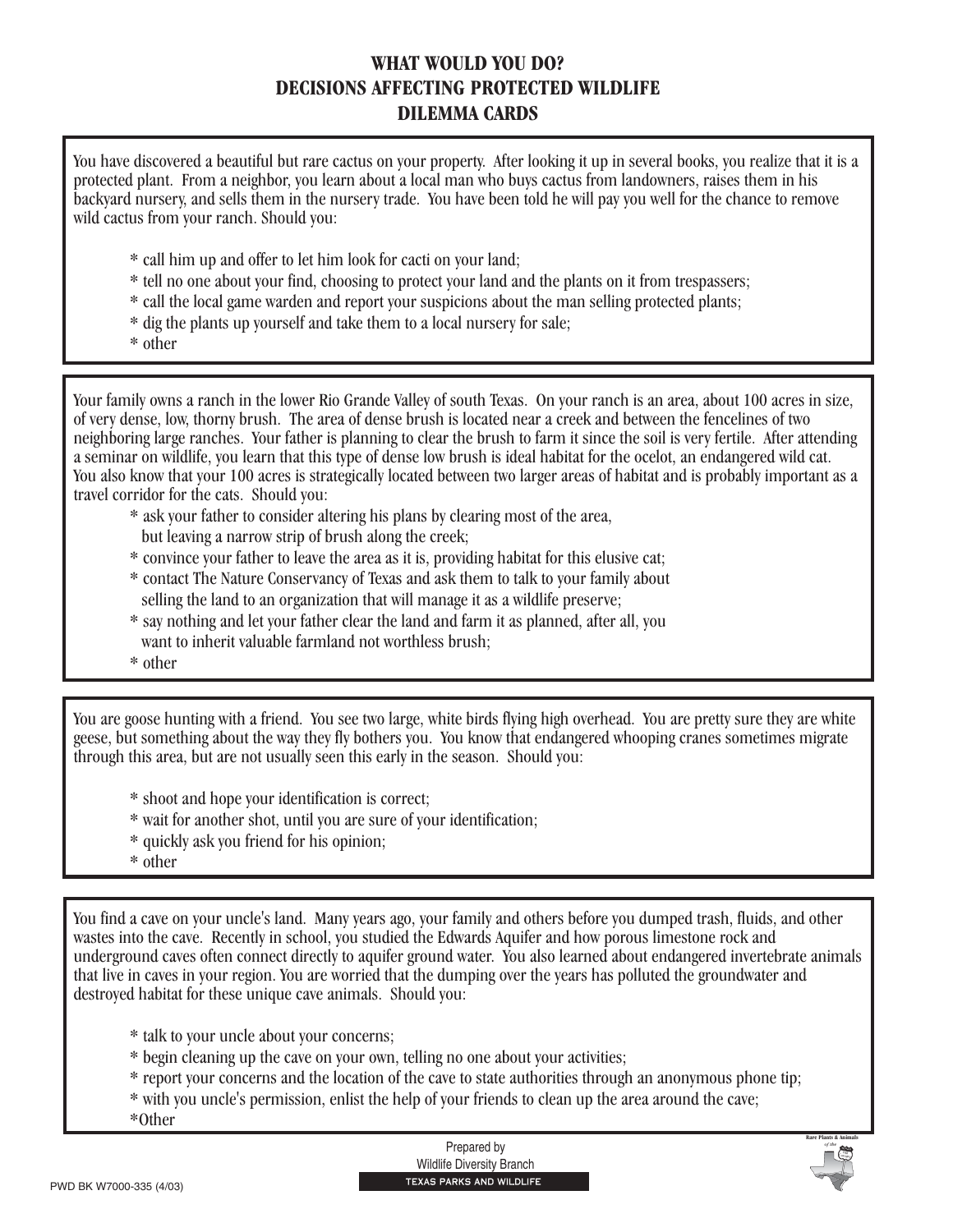While squirrel hunting in east Texas, you accidently shoot a woodpecker. Being curious, you take the bird home to identify it using a field guide to the birds of Texas. To your surprise, you identify the bird as the endangered red-cockaded woodpecker. Should you:

- \* bury the bird in the back yard and tell no one;
- \* tell your parents what happened and ask their advice;
- \* call the game warden and tell him the truth;
- \* leave an anonymous tip on the game warden's answering machine, explaining how you saw someone else shoot the woodpecker;
- \* other

A number of pet house cats have disappeared from a neighborhood and their owners are upset. They have been told that a great-horned owl lives in a nearby group of trees and has been eating the cats. Many of the neighbors are angry and want to get rid of the owl. Should you:

- \* place poison meat baits out to try to kill the owl;
- \* call the local animal control agency (dog catcher) and tell them they should capture the owl and get rid of it;
- \* allow the owl to remain in the area because it belongs there, believing people should take better care of their pets;
- \* other

You are an influential member of your ranching community. You have been a good steward of the land for many years and have done a good job of managing the wildlife on your property. You have been very successful in managing for high quality white-tailed deer and have developed excellent habitat conditions. As a result of your management for deer, you have also created excellent habitat conditions for black-capped vireo, an endangered songbird that nests on rangeland with lowgrowing shrubs in central Texas. A recent trip over the ranch with the local biologist that you work with confirms that blackcapped vireos are nesting on your land. Should you:

- \* make it clear to the biologist that you want no one to know about the birds;
- \* plan a field day to show your neighbors the wildlife management successes
	- you have had, including the fact that you are proud to be providing habitat for a rare species;
- \* alter the habitat in the area where the birds are nesting to get rid of them;
- \* other

You are a landowner and an oil company has found oil on your land. The well is producing several barrels of oil per day, and your income is quite substantial. One day you discover that the well is not cased properly and it is leaking into a nearby spring-fed stream. A rare salamander has been identified in the waters near the springs. You contact the oil company and they refuse to do anything about the leak. You are concerned about the environment and do not wish to contribute to water pollution or destroying habitat for the rare salamanders. Do you:

- \* keep quiet, say nothing, and let the money roll in;
- \* try to stop the leak yourself;
- \* notify the Environmental Protection Agency (EPA);
- \* threaten the oil company owners with a lawsuit if they do not correct the problem;
- \* other

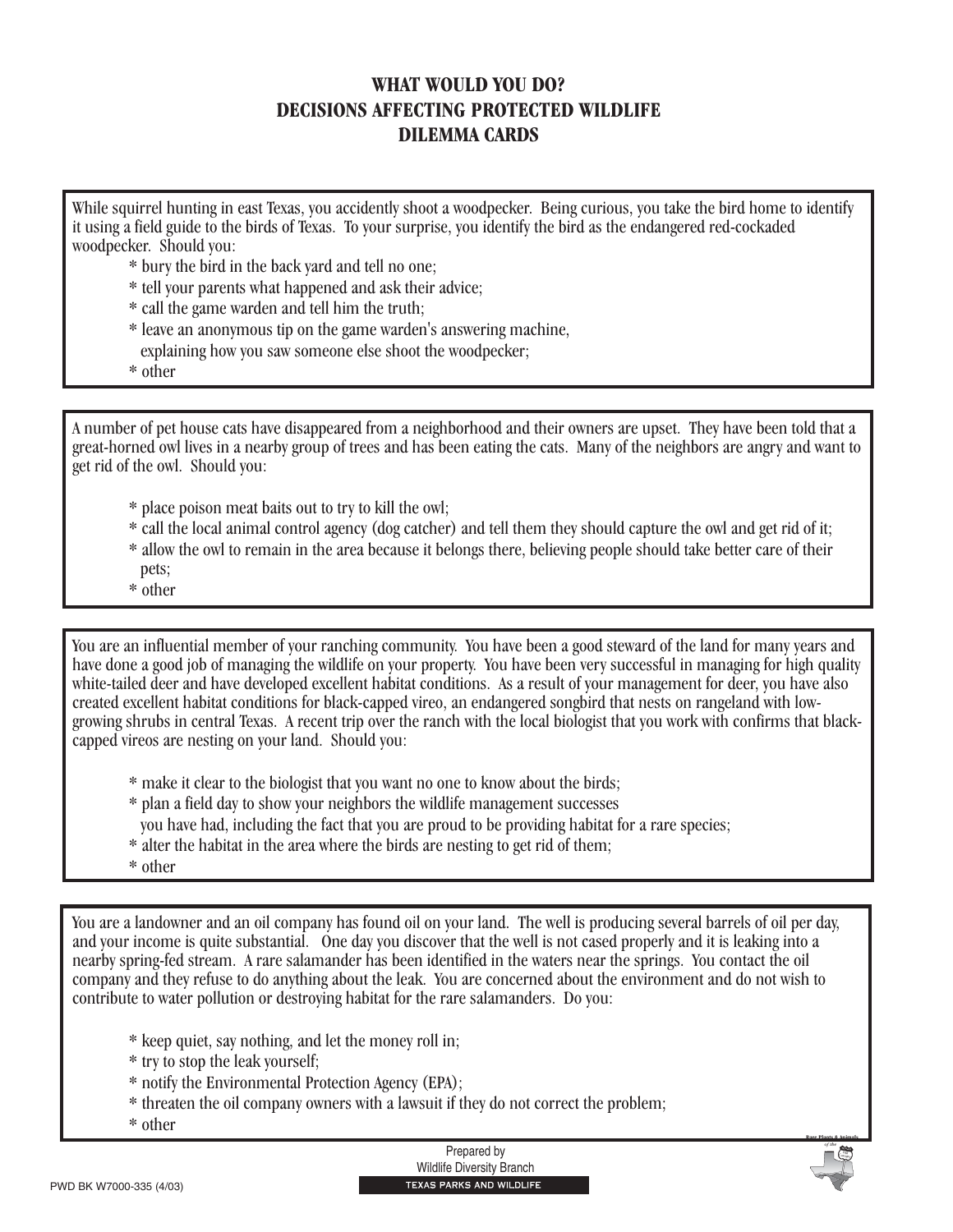You are walking in a beautiful open pine woods in east Texas when you spot a brown snake with black markings. You know a man who will pay good money for nice snake skins for use in making belts and hat bands. Curious, you look it up in your field guide and find that it could be the rare Louisiana pine snake, a species listed as threatened in Texas. You don't want to kill a protected species, but you could be wrong about the identification, and it is a very handsome specimen. Should you:

- \* leave it alone since there is a good chance it is a Louisiana pine snake and therefore protected by state law;
- \* capture it and take it to the game warden's office so he can make a positive identification;
- \* assume that it is not a Louisiana pine snake, kill it, and remove the skin for sale

You are visiting with your friends on the street where you live. The neighbor across the street is changing the oil in his car. You watch as he drains the old motor oil into a container and dumps it out at the curb in front of his house. You know that dumping oil into the storm drains can pollute the aquifer and the water that you and your family drink. Should you:

- \* mind your own business and say nothing to anyone,
- \* tell your parents what you saw,
- \* discuss it with your friends,
- \* walk over to the neighbor and explain your concerns about how dumping motor oil can harm the environment



**Rare Plants & Animals**

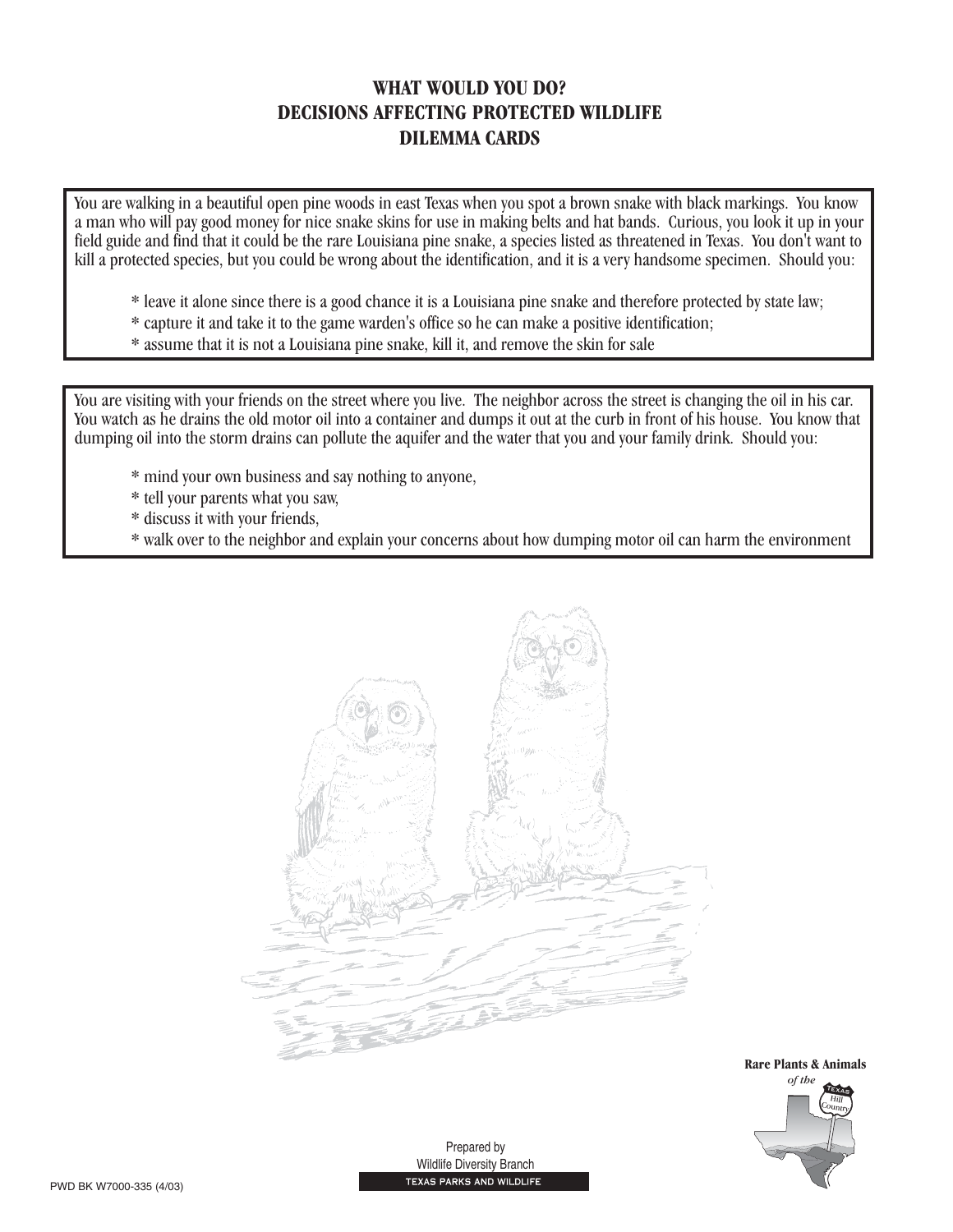### **THE TEXAS HILL COUNTRY - CREATIONS IN ART**

### **OBJECTIVES**

Students will be able to: 1) learn about the natural history of the Hill Country by researching natural history topics for the mural, 2) understand the connections between the living and nonliving components of the environment, 3) express their knowledge and creativity through art.

### **SUBJECT AREAS**

Science, Art, Language Arts

### **METHOD**

Students research the plants, animals, and nonliving components that make the Hill Country a unique area of Texas. They create a mural or bulletin board depicting the unique natural resources of the Hill Country. Teachers may wish to conduct this activity as an interdisciplinary class project for students in science and art.

### **BACKGROUND AND PROCEDURES**

There are a variety of materials included in this packet that students can use to learn about the diversity of plants, animals, geology, and unique beauty of the Hill Country. You may also provide books from the school library or let students use the internet to research the topics of interest to them. The Texas Parks and Wildlife Department home page has a variety of information that can help them learn about this region of the state (www.tpwd.state.tx.us). Once students have had the opportunity to do individual or group investigations of the topic (one or two class periods), let them design the mural. As a class you may want to discuss the major topics that you want the mural to address; i.e. certain plants, animals, geology, water. After the class has decided on the overall design of the mural, you might want to assign a part of the space to each group so that everyone has the chance to participate. Challenge the students to create an artistic depiction of the Hill Country ecosystem in a way that informs others about its unique natural resources.

# **MATERIALS**

- background materials for researching the topic
- $\bullet$ a large space and paper
- $\bullet$ art supplies such as crayons, chalk, markers, paints, colored paper

### **EVALUATION**

Have the students write an essay about the most important things they learned about the Texas Hill Country. Encourage them to write about the topics that impressed them the most. Ask them to discuss some positive actions they could personally take to conserve the natural resources of the Hill Country.

### **EXTENSION**

Have the students create their own dioramas depicting some aspect of the rare and unique natural resources found in the Texas Hill Country. Students could work individually or in groups for this activity. Materials needed include small boxes or flat cardboard bases for mounting the diorama, along with paper and art supplies for creating it.

**Rare Plants & Animals**

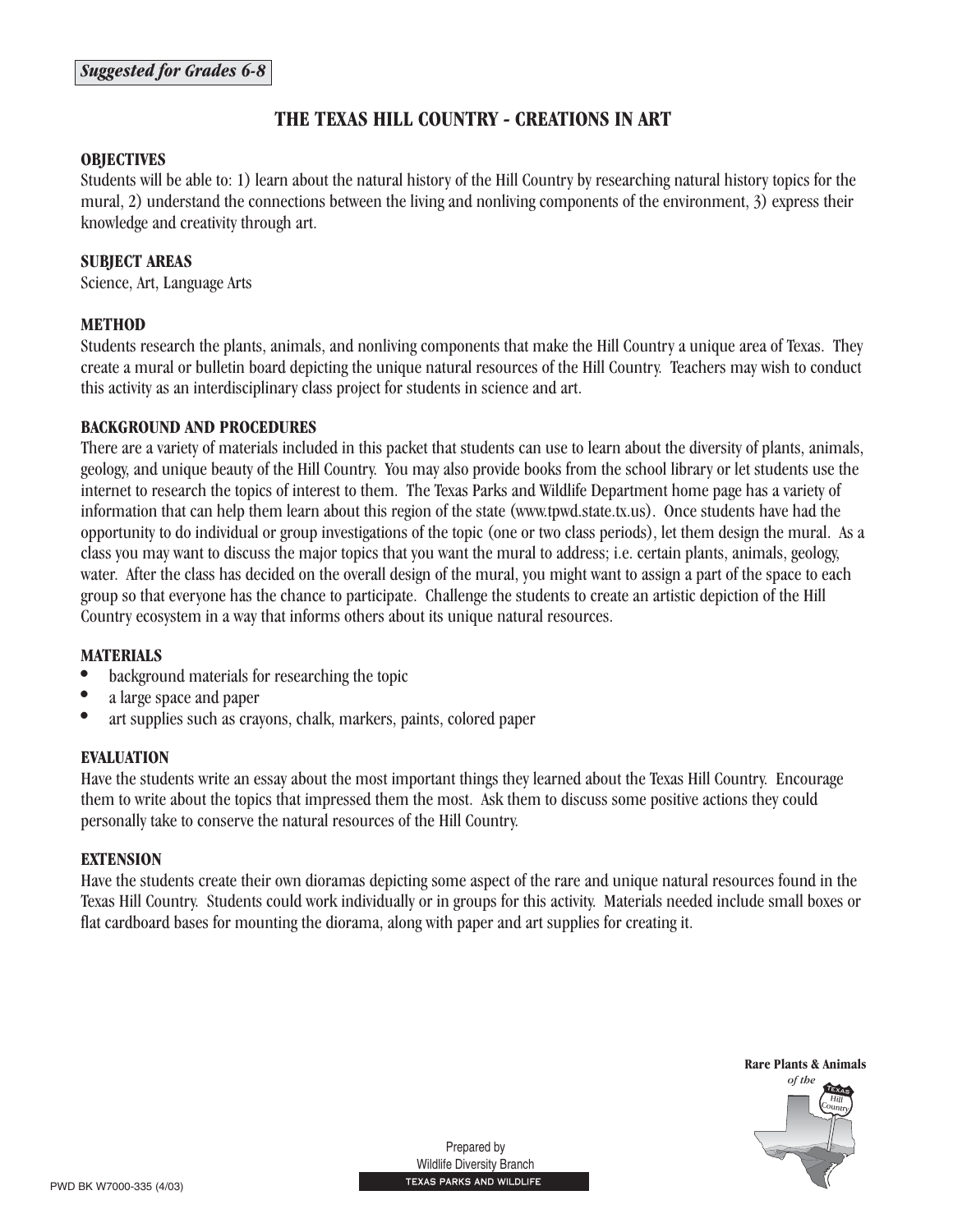## **USING TOPOGRAPHIC MAPS TO STUDY WILDLIFE**

#### **OBJECTIVES**

Students will be able to: 1) Determine slope and geographic features using a topographic map, 2) understand how biologists use topographic maps to study wildlife, 3) delineate potential golden-cheeked warber habitat on the topographic map. It is desirable for students to have had some introduction to the use and purpose of topographic maps prior to beginning this activity.

#### **SUBJECT AREAS**

Science, Math

#### **SKILLS**

Map skills; determining slope; compiling, analyzing, and presenting data.

#### **METHODS**

Students learn to read a topographic map and practice using their map skills to delineate habitat and record data. Students practice using topographic maps similarly to the way biologists use them in wildlife research.

#### **BACKGROUND**

Topographic maps use contour lines to show elevation (height above sea level). Contour lines join points of equal elevation above a secified reference, such as sea level. Ask students to think of a contour line as an imaginary line on the ground that takes any path necessary to maintain constant elevation. Topographic maps are used for many purposes by many types of people. Hikers use them to explore the outdoors, engineers use them to construct roads and buildings, and biologists use them to study wildlife.

In central Texas, biologists use topographic maps as a tool to help them locate areas of habitat and to record information about the biology of the endangered golden-cheeked warbler, a migratory songbird that nests in central Texas and winters in Mexico. Goldencheeked warblers nest in woodlands with large juniper, oaks, and other hardwood trees. Some of the best habitat for these songbirds is found in association with steep slopes and wooded canyons. Wildlife biologists studying the golden-cheeked warber use topographic maps to help them determine where to look for nesting warblers. They also use them to record nest territories. A nest territory is an area around the nest site where the male golden-cheeked warbler chases all other males of his species away. He defends it against intruders. It is useful to know the number of territories to get some idea of how many golden-cheeked warbler pairs are nesting in a particular area of habitat.

#### **SUGGESTED PROCEDURES**

Present the background information on habitat requirements of the golden-cheeked warbler to the students. Ask them to imagine that they are wildlife biologists studying the golden-cheeked warbler. Students can work individually or in teams to complete the following exercises using the attached replica of a topographic map.

1. The presence of water often indicates lush woodlands that produce lots of insects, which golden-cheeked warbers eat and feed to their young. Using a blue pencil or pen, trace the watercourses indicated on the map.

2. In studying wildlife, it is often necessary to know something about adjacent land uses to better understand how animals use suitable habitats. Traffic from roads, urban development, noise and general disturbances by humans and their pets can be factors affecting nest success. Using a black pen, circle the roads and human development that might affect the nesting success of the birds you are studying.

3. As a biologist studying the nesting behavior of golden-cheeked warblers, you want to locate nests so you can observe the birds. Indicate on the map which areas you would choose to search that, in your opinion, would give you the greatest chance of finding golden-cheeked warbler nests. Circle the areas using a red pencil and be able to explain why you chose these areas.

4. Determine the percent slope at the nest near Horned Lizard Hill. What is the percent slope on the ridgetop upslope from the nest? Percent slope is determined by the formula rise/run. Example - Using the topographic map, you can determine that a slope rises 10 feet over a linear distance of 100 feet. The slope of the hill at that point is 0.1 or 10 percent.

5. Fledglings, young birds just out of the nest, are often seen feeding in more open woodlands on flatter slopes. Using a pencil, circle the areas on the map with flatter slopes adjacent to the canyons where warblers are likely to nest.

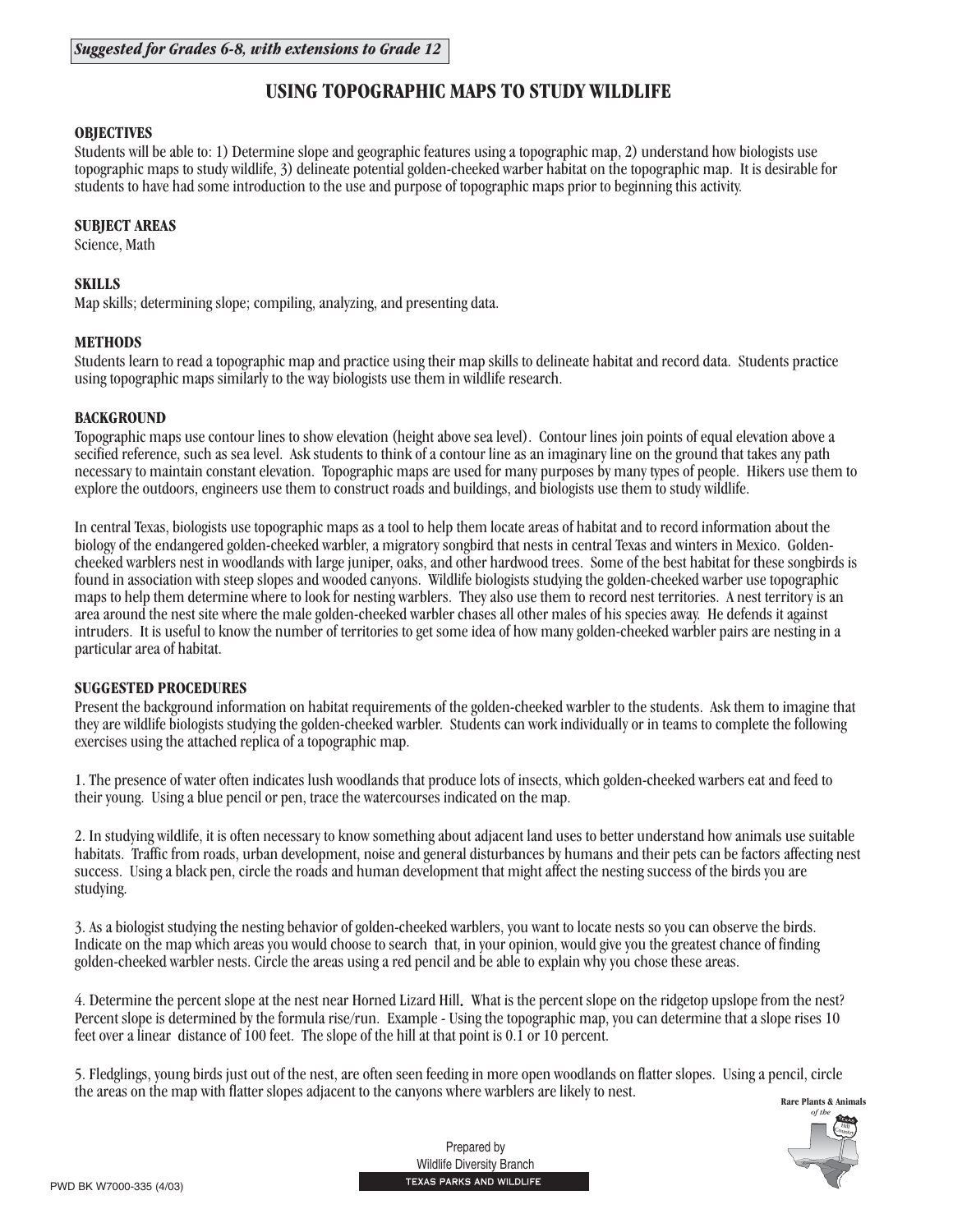### **USING TOPOGRAPHIC MAPS TO STUDY WILDLIFE**

#### **EVALUATION**

Show the students a real topographic map and ask them to indicate the areas of steep and gentle slopes. Have them point out various landforms; such as creeks, hilltops, ridges, wooded areas, lakes or ponds, roads, wells, gravel pits, and other features. You can purchase topographic maps from the USGS by calling 1-800-HELP-MAP. The USGS also has a nice web page with information for educators and students. The address is www.usgs.gov.

#### **EXTENSIONS FOR GRADES 9-12**

To understand more about the type of nest sites preferred by golden-cheeked warblers, biologists mark the locations of individual birds on a map. To tell the birds apart, and identify individuals, biologists capture the birds using mist nets and place colored bands on their legs. They also place a U.S. Fish and Wildlife Service silver band on each bird. The number on the silver band and data recorded by biologists for that individual bird is entered into a central database so biologists can learn more about migration patterns, distribution, and dispersal (where the young go when they leave the nest). The sequence of how the silver and color bands are placed on either the left or right leg enables biologists to identify individuals in the field without recapturing them. When color-banded birds are observed in the field, biologists mark the locations of these birds using a base map, usually either a topographic map or an aerial photograph. Once the locations are recorded, biologists are able to understand more about the use of the habitat by individual nesting pairs within a territory. A territory is the area around the nest defended by the male against intrusion by other golden-cheeked warbler males. Use the following field data to record the locations of golden-cheeked warblers identified on your study area. Use the topographic map supplement to mark your locations.

**Note to Teachers** : Students can use protractors to accurately measure directions on the map. If protractors are not available, students can estimate the degree readings to the nearest 45 degrees.

**Note to Students** : The old rock chimney is all that remains of the Old Pioneer's Homestead.

- Sighting 1 male, siver/left leg, violet/right leg: from old chimney, 1800 ft. at 225 degrees
- Sighting 2 female, green/left leg, silver/right leg: from old chimney, 700 ft. at 305 degrees
- Sighting 3 male, siver/left leg, violet/right leg: from old chimney, 600 ft. at 215 degrees
- Sighting 4 male, silver/left leg, violet/right leg: from sighting 1, 800 ft. at 105 degrees
- Sighting 5 female, green/left leg, silver/right leg: from old chimney, 700 ft. at 30 degrees
- Sighting 6 male, pink/left leg, silver/right leg: from old chimney, 2000 ft. at 305 degrees
- Sighting 7 male, pink/left leg, silver/right leg: from old chimney, 1400 ft. at 335 degrees
- Sighting 8 female, green/left leg, silver/right leg: from concrete cistern, 3000 ft. at 310 degrees
- Sighting 9 male, blue/left leg, silver/right leg: from concrete cistern, 1600 ft. at 245 degrees
- Sighting 10 male, blue/left leg, silver/right leg: from concrete cistern, 2200 ft. at 240 degrees
- Sighting 11 male, blue/left leg, silver/right leg: from sighting 8, 2400 ft. at 190 degrees
- Sighting 12 male, pink/left leg, silver/right leg: from sighting 7, 1000 ft. at 335 degrees

#### **Rare Plants & Animals**

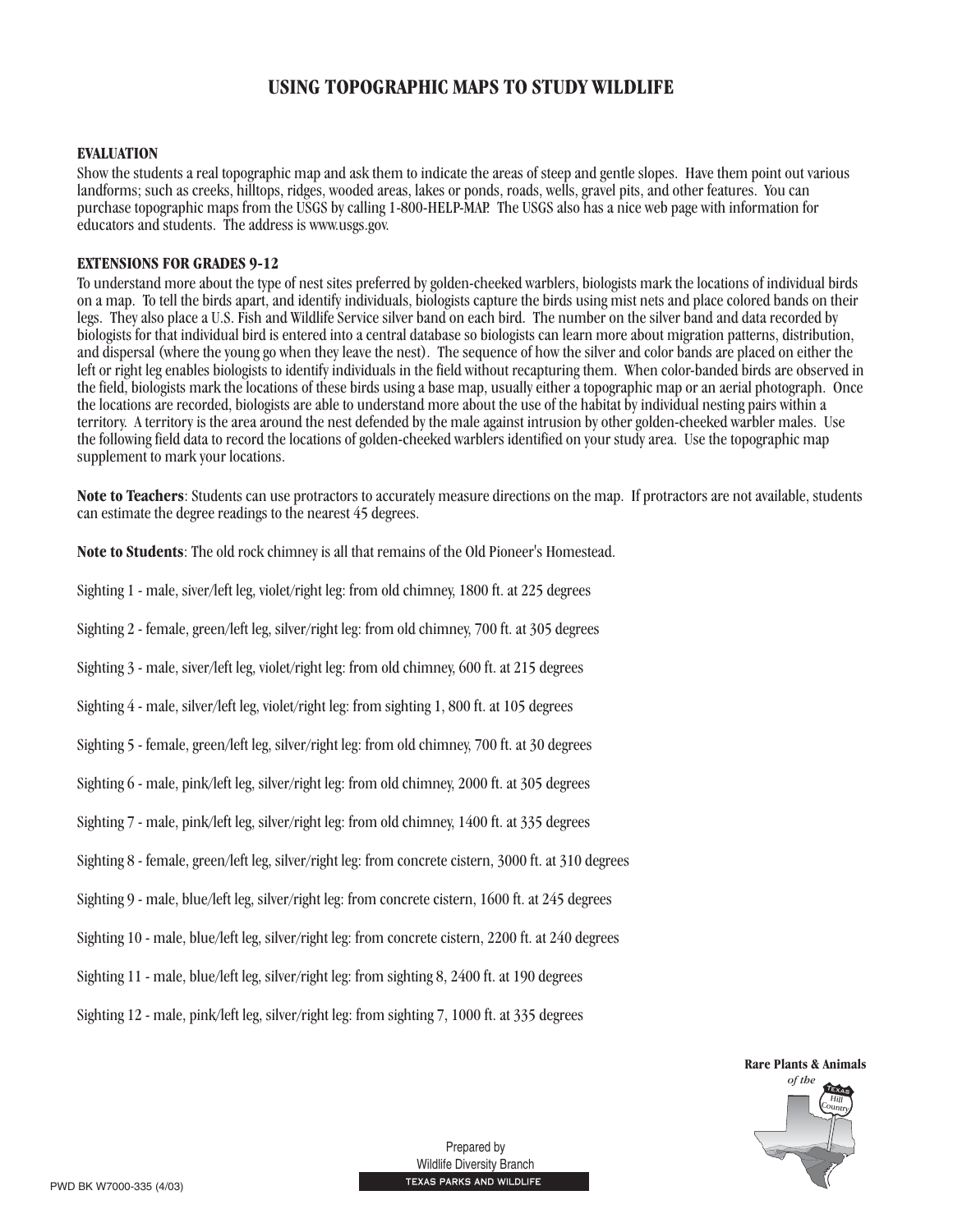### **USING TOPOGRAPHIC MAPS TO STUDY WILDLIFE**

**Student Worksheet**



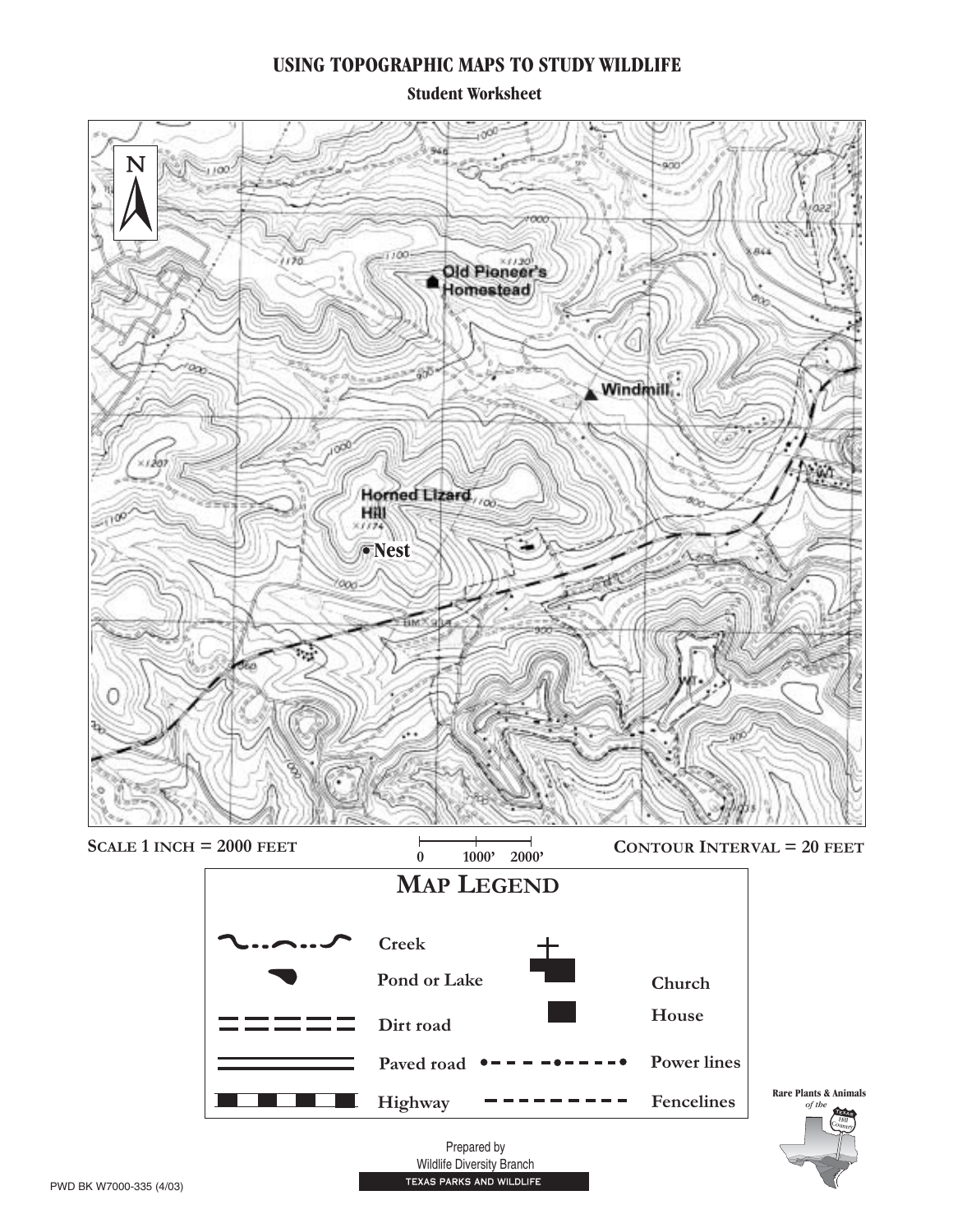### **USING TOPOGRAPHIC MAPS TO STUDY WILDLIFE Topographic Map Supplement**

**Teacher Page**

### **Answer sheet for grades 9-12 Extension**